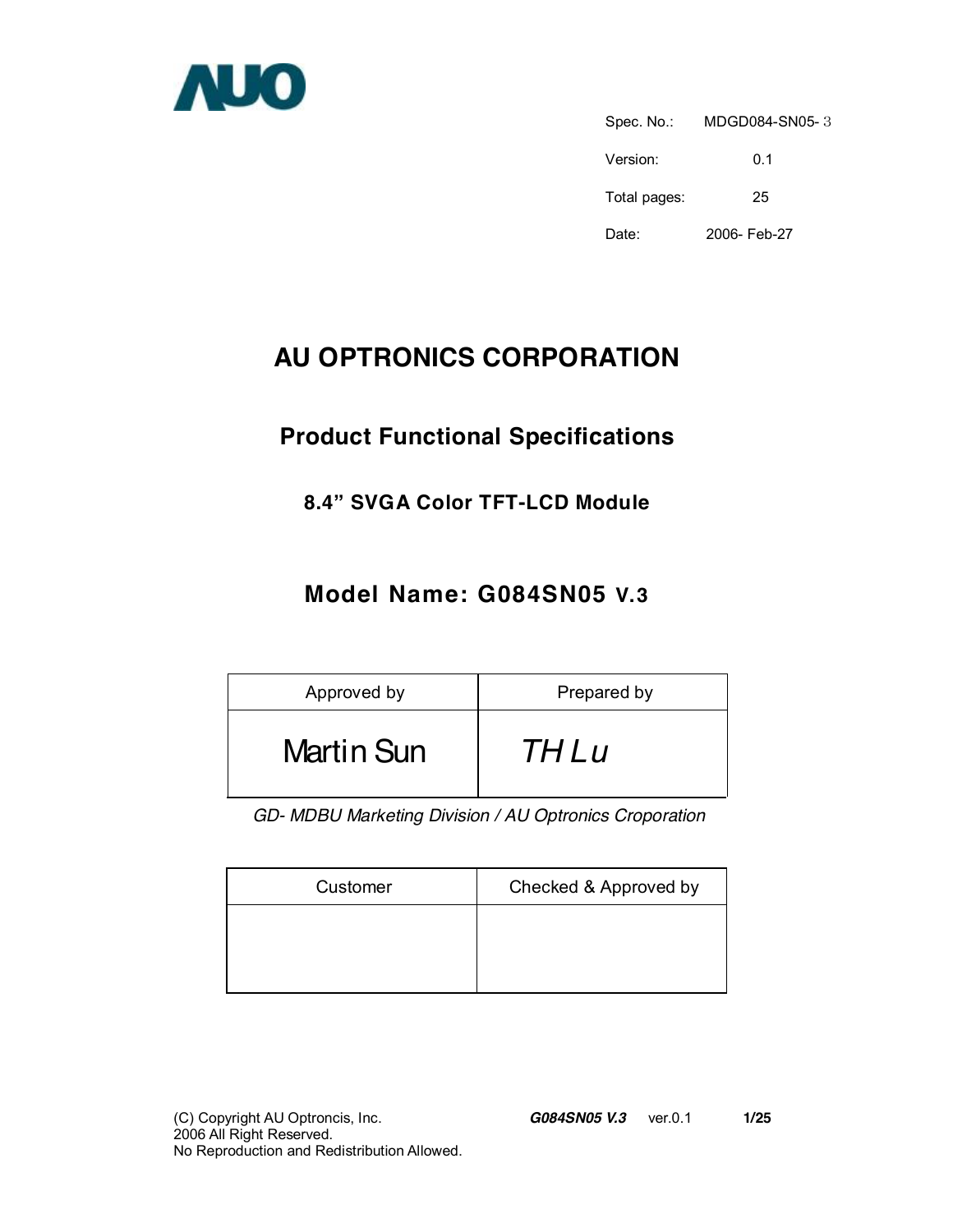

*Version: 0.1 Total Pages: 25 Date: 2006/02/27* 

Product Functional Specification

8.4 inch SVGA Color TFT LCD Module Model Name: G084SN05 V.3

- ( ) Preliminary Specification
- ( ) Final Specification

Note: This Specification is subject to change without notice.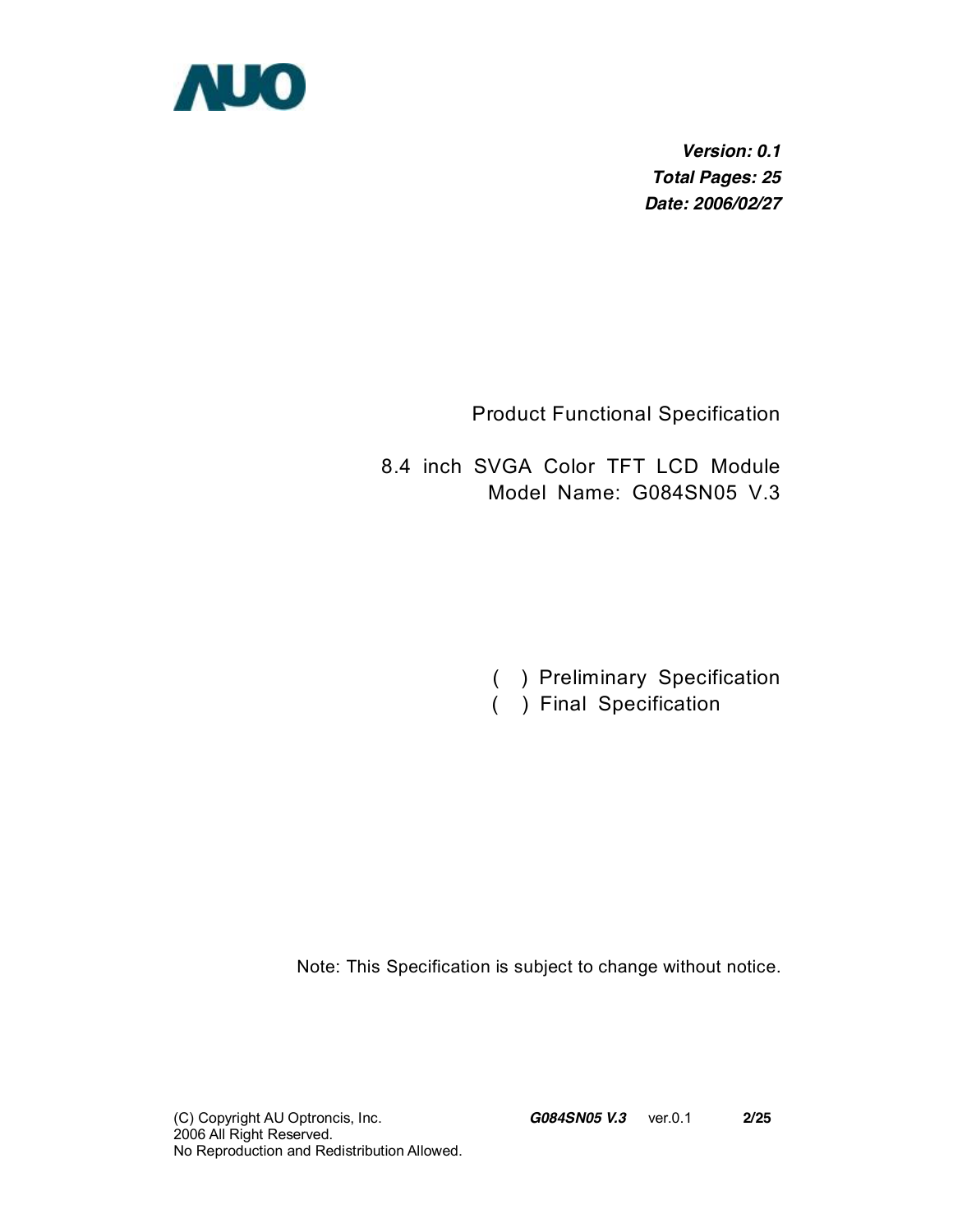

### **I. Contents**

| 1.0  |     |                                          |  |  |
|------|-----|------------------------------------------|--|--|
| 2.0  |     |                                          |  |  |
|      | 2.1 | <b>Display Characteristics</b>           |  |  |
|      | 22  | <b>Functional Block Diagram</b>          |  |  |
| 3.0  |     |                                          |  |  |
| 4.0  |     |                                          |  |  |
| 5.0  |     |                                          |  |  |
|      | 5.1 | Connectors                               |  |  |
|      | 5.2 | Signal Pin                               |  |  |
|      | 5.3 | <b>Signal Description</b>                |  |  |
|      | 5.4 | <b>Signal Electrical Characteristics</b> |  |  |
|      | 5.5 | Signal for Lamp Connector                |  |  |
| 6.0  |     |                                          |  |  |
| 7.0  |     |                                          |  |  |
| 8.0  |     |                                          |  |  |
|      | 8.1 | <b>Timing Characteristics</b>            |  |  |
|      | 8.2 | <b>Timing Definition</b>                 |  |  |
|      | 8.3 | <b>Timing Chart</b>                      |  |  |
| 9.0  |     |                                          |  |  |
| 10.0 |     |                                          |  |  |
| 11.0 |     |                                          |  |  |
| 12.0 |     |                                          |  |  |
| 13.0 |     |                                          |  |  |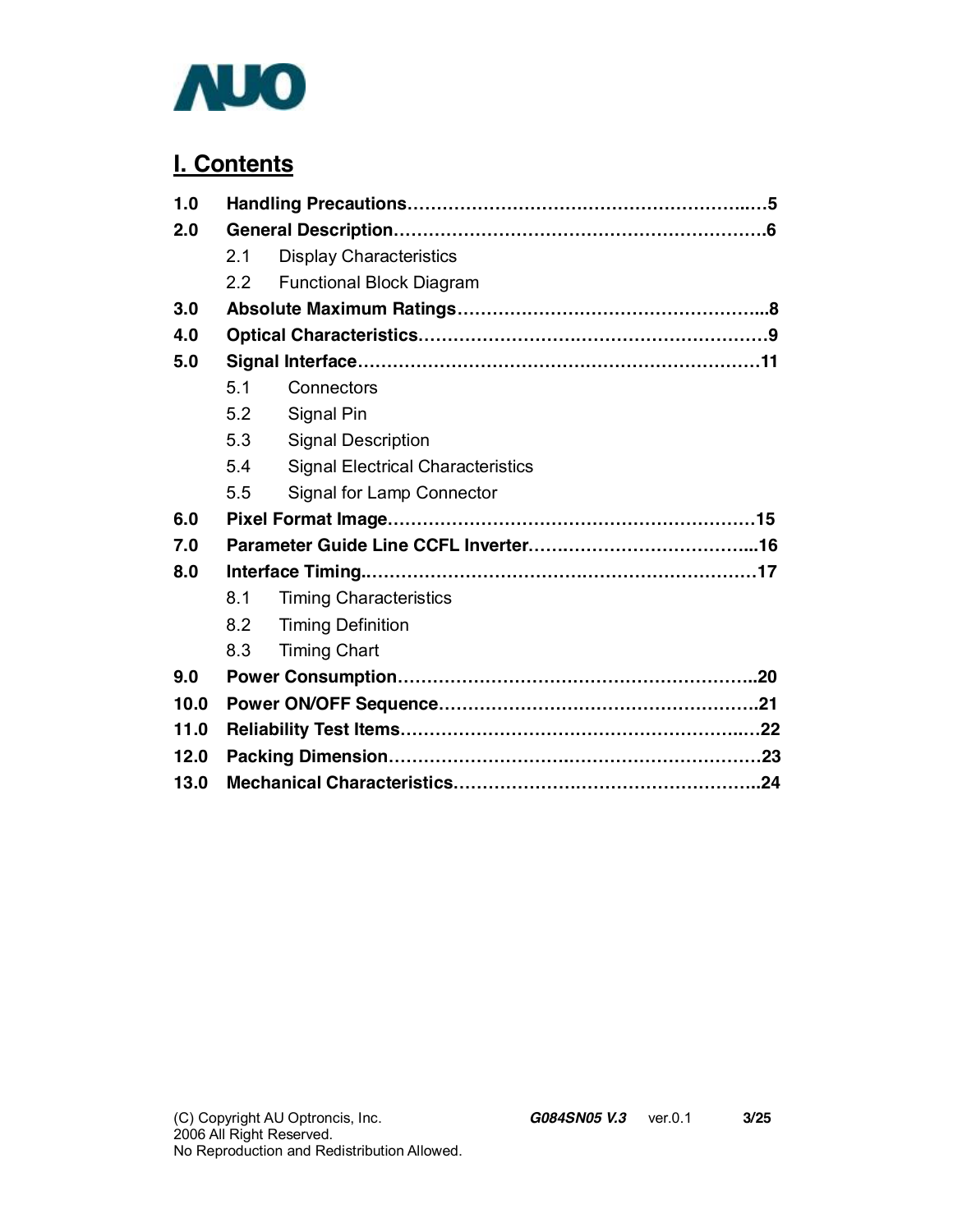

# **II. Record of Revision**

| <b>Version and Date</b> | Page | <b>Old Description</b> | <b>New Description</b> | Remark |
|-------------------------|------|------------------------|------------------------|--------|
| 0.2006/02/27            | All  | <b>First Draft</b>     | All                    |        |
|                         |      |                        |                        |        |
|                         |      |                        |                        |        |
|                         |      |                        |                        |        |
|                         |      |                        |                        |        |
|                         |      |                        |                        |        |
|                         |      |                        |                        |        |
|                         |      |                        |                        |        |
|                         |      |                        |                        |        |
|                         |      |                        |                        |        |
|                         |      |                        |                        |        |
|                         |      |                        |                        |        |
|                         |      |                        |                        |        |
|                         |      |                        |                        |        |
|                         |      |                        |                        |        |
|                         |      |                        |                        |        |
|                         |      |                        |                        |        |
|                         |      |                        |                        |        |
|                         |      |                        |                        |        |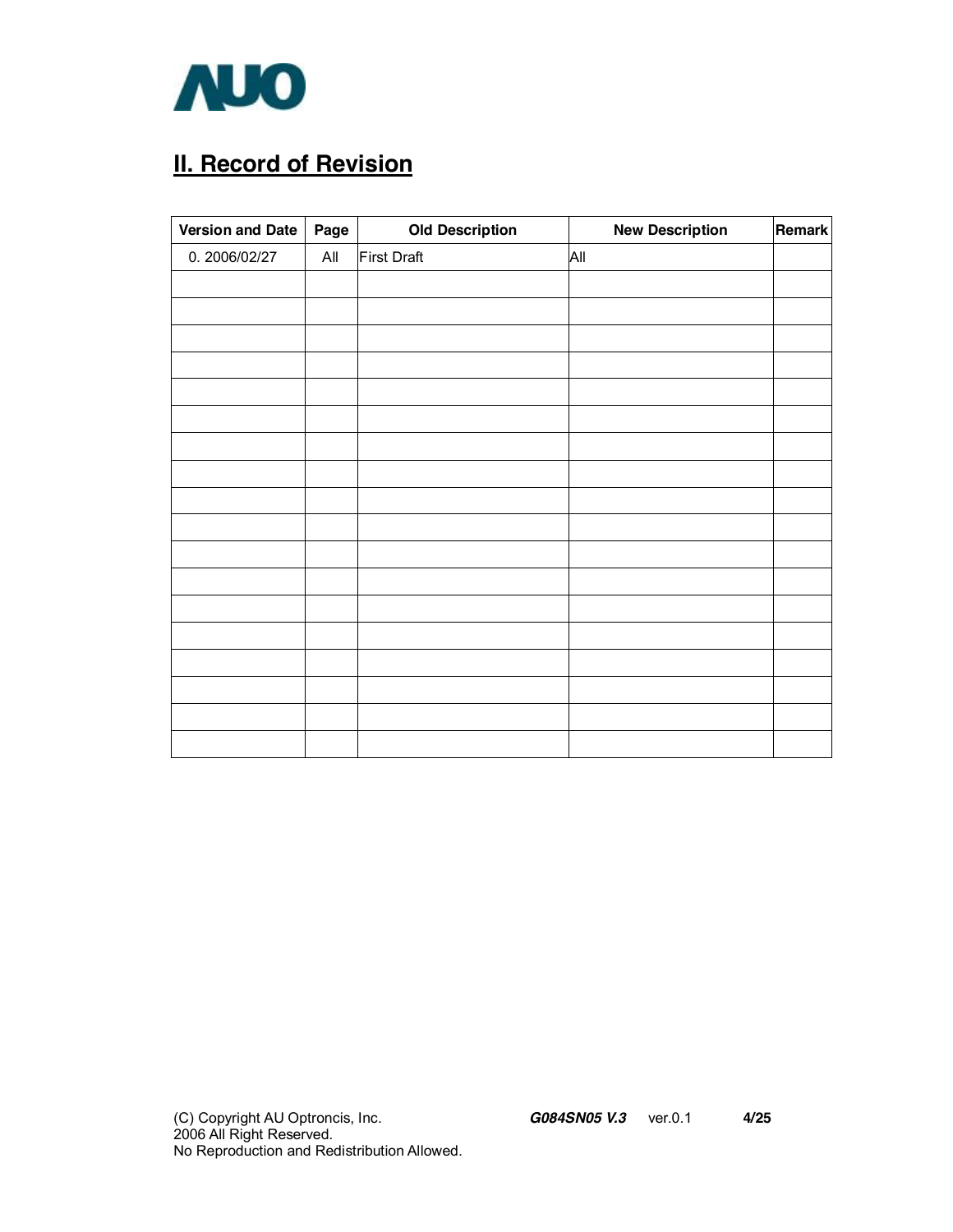

### **1.0 Handing Precautions**

- 1) Since front polarizer is easily damaged, pay attention not to scratch it.
- 2) Be sure to turn off power supply when inserting or disconnection from input connector.
- 3) Wipe off water drop immediately. Long contact with water may cause discoloration or spots.
- 4) When the panel surface is soiled, wipe it with absorbent cotton or other soft cloth.
- 5) Since the panel is made of glass, it may break or crack if dropped or bumped on hard surface.
- 6) Since CMOS LSI is used in this module, take care of static electricity and insure human earth when handling.
- 7) Do not open nor modify the module Assembly.
- 8) Do not press the reflector sheet at the back of the module to any directions.
- 9) In case if a module has to be put back into the packing container slot after once it was taken out from the container, do not press the center of the CCFL Reflector edge. Instead, press at the far ends of the CFL Reflector edge softly. Otherwise the TFT module may be damaged.
- 10) At the insertion or removal of the Signal Interface Connector, be sure not to rotate nor tilt the interface Connector of the TFT module.
- 11) After installation of the TFT module into an enclosure, do not twist nor bend the TFT module even momentary. At designing the enclosure, it should be taken into consideration that no bending/twisting forces are applied to the TFT module from outside. Otherwise the TFT module may be damaged.
- 12) Cold cathode fluorescent lamp in LCD contains a small amount of mercury. Please follow local ordinances or regulations for disposal.
- 13) Small amount of materials having no flammability grade is used in the LCD module should be supplied by power complied with requirements of Limited Power Source, or be applied exemption.
- 14) The LCD module is designed so that the CFL in it is supplied by Limited Current Circuit. Do not connect the CFL in Hazardous Voltage Circuit.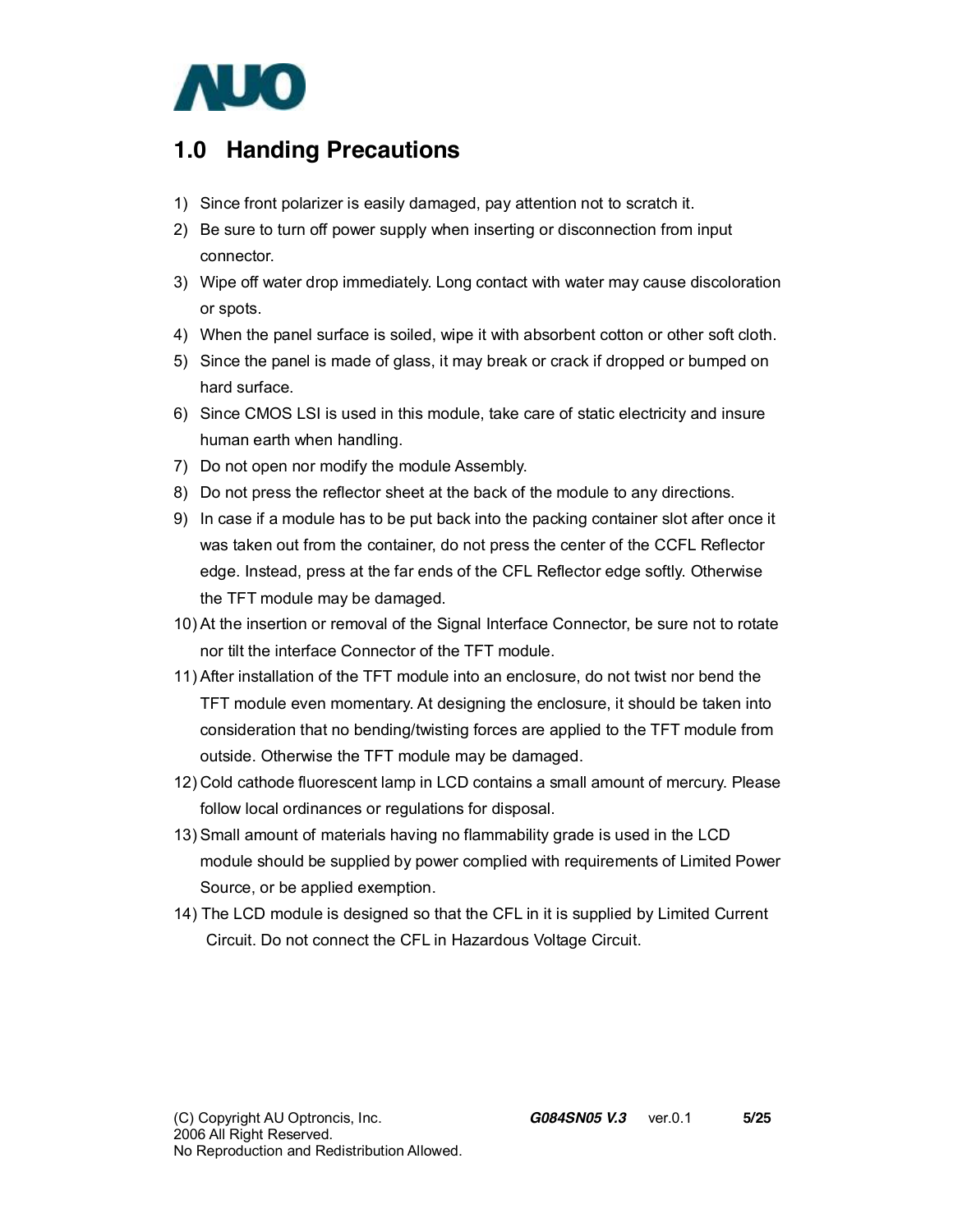

### **2.0 General Description**

This specification applies to the 8.4 inch color TFT LCD module G084SN05 V.0. This module is designed for display units for Industrial Applications. The screen format is intended to support the SVGA (800(H) x 600(V)) screen and 262k colors (RGB 6-bits data driver).

All input signals are LVDS interface compatible.

The module does not contain an inverter card for backlight.

This is an RoHs product.

### 2.1 Display Characteristics

| <b>Items</b>                        | Unit                 | <b>Specifications</b>                 |
|-------------------------------------|----------------------|---------------------------------------|
| Screen Diagonal                     | [mm]                 | 213.4(8.4")                           |
| <b>Active Area</b>                  | [mm]                 | 170.4(H) x 127.8(V)                   |
| Pixel H x V                         |                      | 800(x3) x 600                         |
| <b>Pixel Pitch</b>                  | [mm]                 | $0.213(H) \times 0.213(V)$            |
| Pixel Arrangement                   |                      | R.G.B. Vertical Stripe                |
| Display Mode                        |                      | Normally White                        |
| Typical White Luminance (ICFL=6 mA) | [cd/m <sup>2</sup> ] | 450 Typ. (center)                     |
| <b>Contrast Ratio</b>               |                      | $500:1$ Typ.                          |
| Optical Rise Time/Fall Time         | [msec]               | 10/25 Typ.                            |
| Nominal Input Voltage VDD           | [Volt]               | $+3.3$ Typ.                           |
| <b>Typical Power Consumption</b>    | [Watt]               | 5.8 Typ                               |
| (VDD line + VCFL line)              |                      |                                       |
| Weight                              | [Grams]              | 260 ±10                               |
| <b>Physical Size</b>                | [mm]                 | 203.0(W) x 142.5(H) x 8.0(D)          |
| <b>Electrical Interface</b>         |                      | <b>LVDS</b>                           |
| Support Color                       |                      | Native 262K colors (RGB 6-bit driver) |
| Temperature Range                   |                      |                                       |
| Operating                           | [°C]                 | 0 to $+50$                            |
| Storage(Shipping)                   | [°C]                 | $-20$ to $+60$                        |

The following items are characteristics summary on the table under 25℃ condition: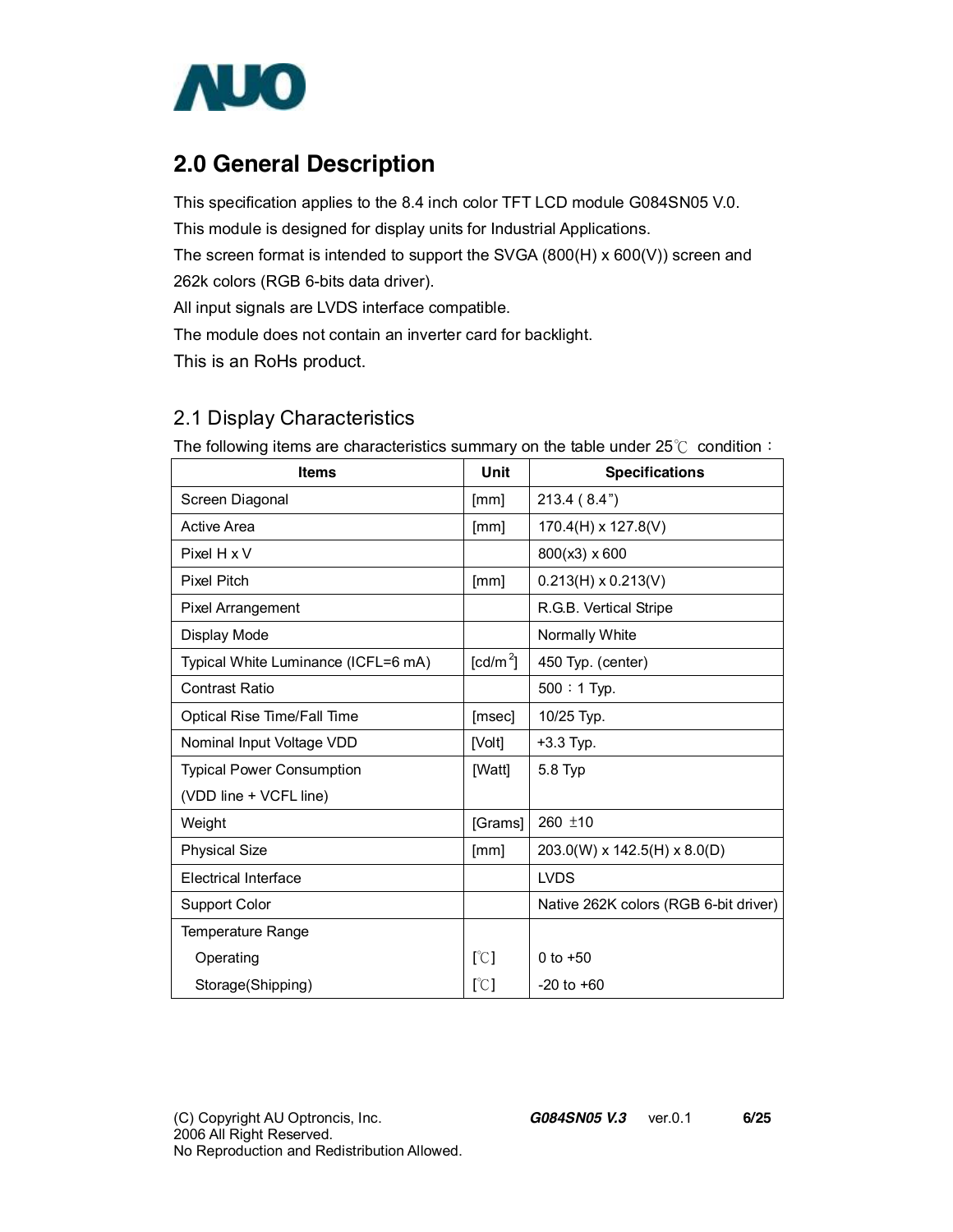

### 2.2 Functional Block Diagram

The following diagram shows the functional block of the 8.4 inches Color TFT LCD Module:

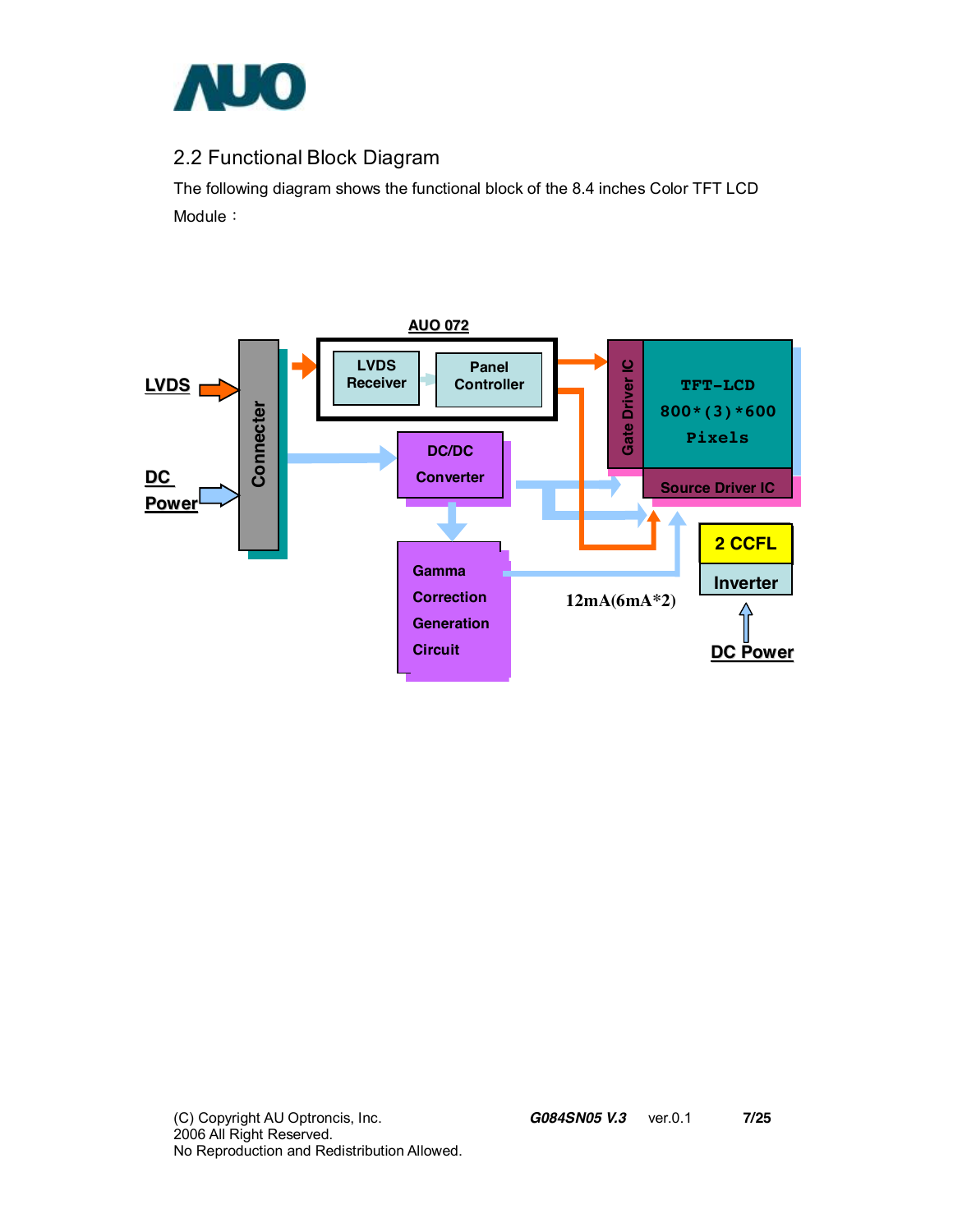

# **3.0 Absolute Maximum Ratings**

| <b>Item</b>                  | <b>Symbol</b> | Min    | Max       | Unit                      | <b>Conditions</b> |
|------------------------------|---------------|--------|-----------|---------------------------|-------------------|
| Logic/LCD Drive Voltage      | VDD           | $-0.3$ | $+6.0$    | [Volt]                    |                   |
| Input Voltage of Signal      | Vin           | $-0.3$ | $VDD+0.3$ | [Volt]                    |                   |
| <b>CCFL Current</b>          | <b>ICFL</b>   | 4      | 7         | $[mA]$ rms                |                   |
| <b>CCFL Ignition Voltage</b> | Vs            |        | 670       | Vrms                      | $25^{\circ}$ C    |
|                              |               |        | 870       |                           | $0^{\circ}$ C     |
| Operating Temperature        | <b>TOP</b>    | 0      | $+50$     | $\lceil \text{°C} \rceil$ | Note1             |
| <b>Operating Humidity</b>    | <b>HOP</b>    | 8      | 95        | [%RH]                     | Note <sub>1</sub> |
| Storage Temperature          | <b>TST</b>    | $-20$  | +60       | $\lceil \text{°C} \rceil$ | Note1             |
| Storage Humidity             | <b>HST</b>    | 5      | 95        | [%RH]                     | Note1             |

Absolute maximum ratings of the module is as follows:

**Note1**: Maximum Wet-Bulb should be 39℃ and no condensation.

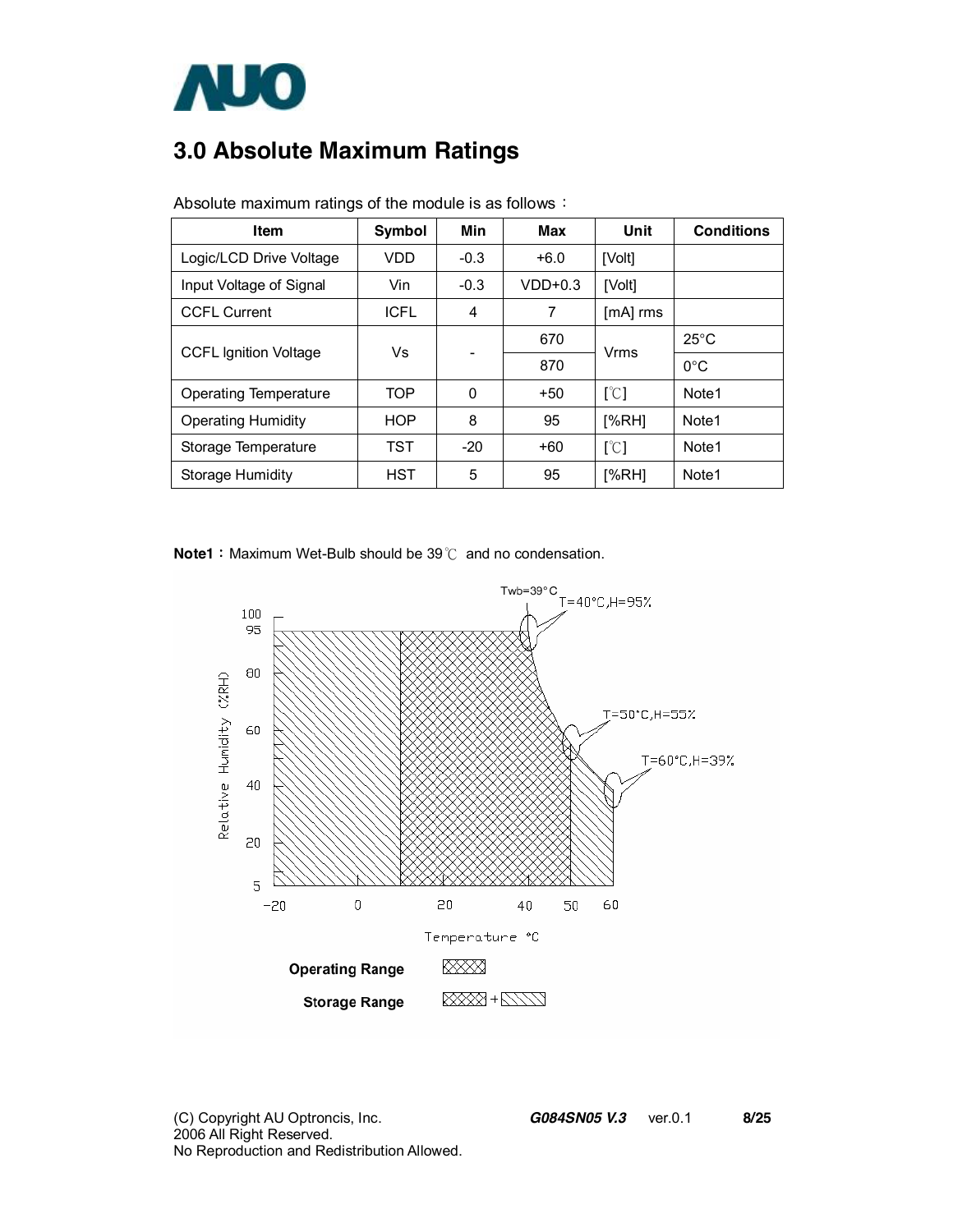

# **4.0 Optical Characteristics**

The optical characteristics are measured under stable conditions as follows under 25℃ condition:

| <b>Item</b>          | Unit                   | <b>Conditions</b>     | Min. | Typ. | Max. |
|----------------------|------------------------|-----------------------|------|------|------|
| <b>Viewing Angle</b> | [degree]               | Horizontal (Right)    |      | 60   |      |
|                      | [degree]               | $K = 10$<br>(Left)    |      | 60   |      |
| K: Contrast ratio    | [degree]               | Vertical<br>(Upper)   |      | 60   |      |
|                      | [degree]               | $K = 10$<br>(Lower)   |      | 40   |      |
| White Uniformity     |                        | 9 Points              |      |      | 1.6  |
| Contrast ratio       |                        | $\theta = 0^{\circ}$  | 400  | 500  |      |
| Response Time        | [msec]                 | Rising                |      | 10   | 20   |
| (Room Temp)          | [msec]                 | Falling               |      | 25   | 30   |
| Color                |                        | Red<br>X              | 0.53 | 0.56 | 0.59 |
| Chromaticity         |                        | Red<br>y              | 0.29 | 0.32 | 0.35 |
| Coordinates(CIE)     |                        | Green<br>$\mathsf{x}$ | 0.27 | 0.3  | 0.33 |
|                      |                        | Green<br>y            | 0.52 | 0.55 | 0.58 |
|                      |                        | <b>Blue</b><br>X      | 0.12 | 0.15 | 0.18 |
|                      |                        | Blue<br>v             | 0.09 | 0.12 | 0.15 |
|                      |                        | White<br>X            | 0.28 | 0.31 | 0.34 |
|                      |                        | White<br>y            | 0.3  | 0.33 | 0.36 |
| White Luminance      | $\lceil cd/m^2 \rceil$ | $\theta = 0^{\circ}$  | 350  | 450  |      |
| (ICFL 6mA)           |                        |                       |      |      |      |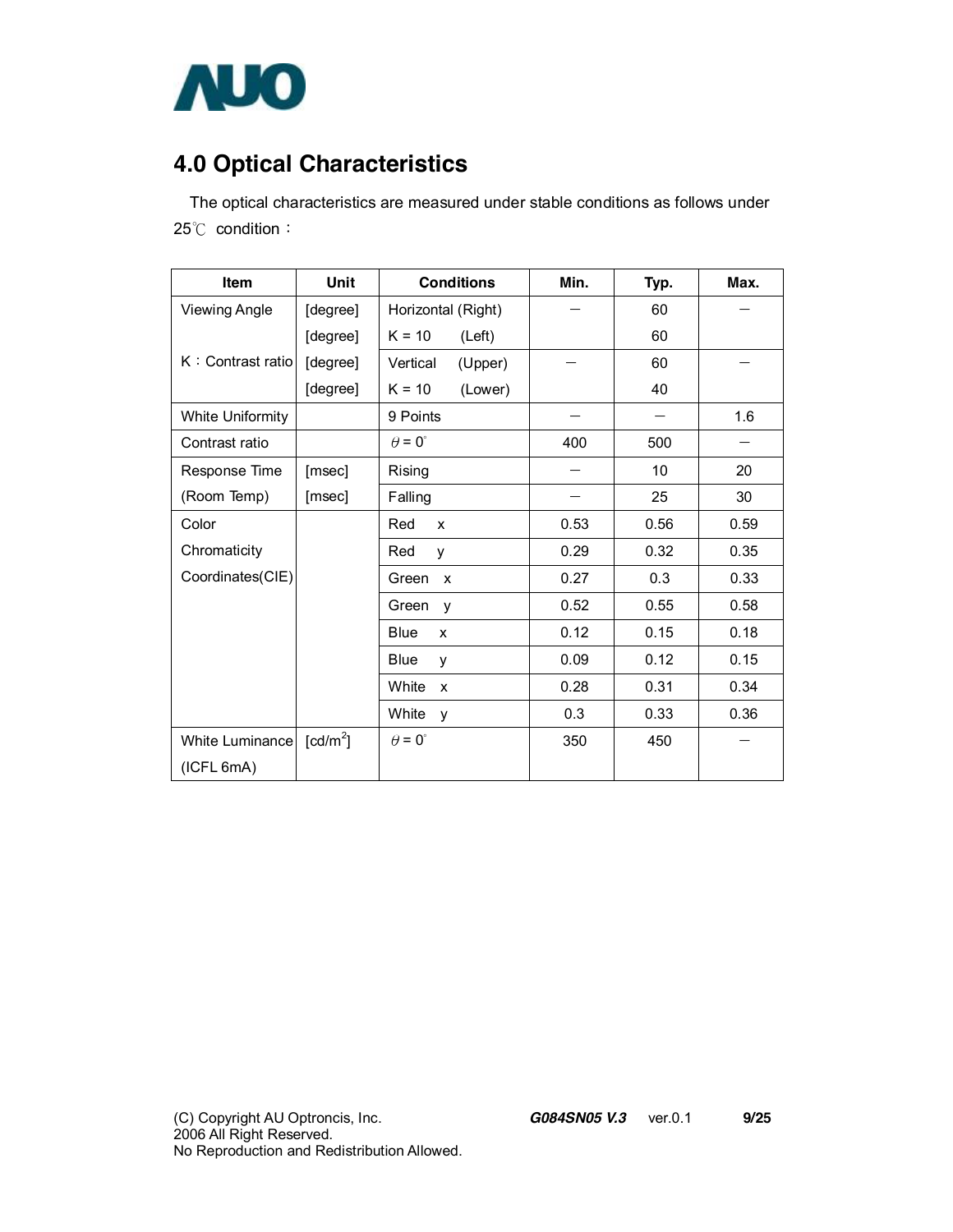

#### **Note 1: Definition of white uniformity:**

White uniformity is calculated with the following formula. Luminance are measured at the following nine points (1~9).

 $\delta$ <sub>W</sub> = Maximum Brightness of nine points

Minimum Brightness of nine points



(C) Copyright AU Optroncis, Inc.*G084SN05 V.3*ver.0.1 **10/25**  2006 All Right Reserved. No Reproduction and Redistribution Allowed.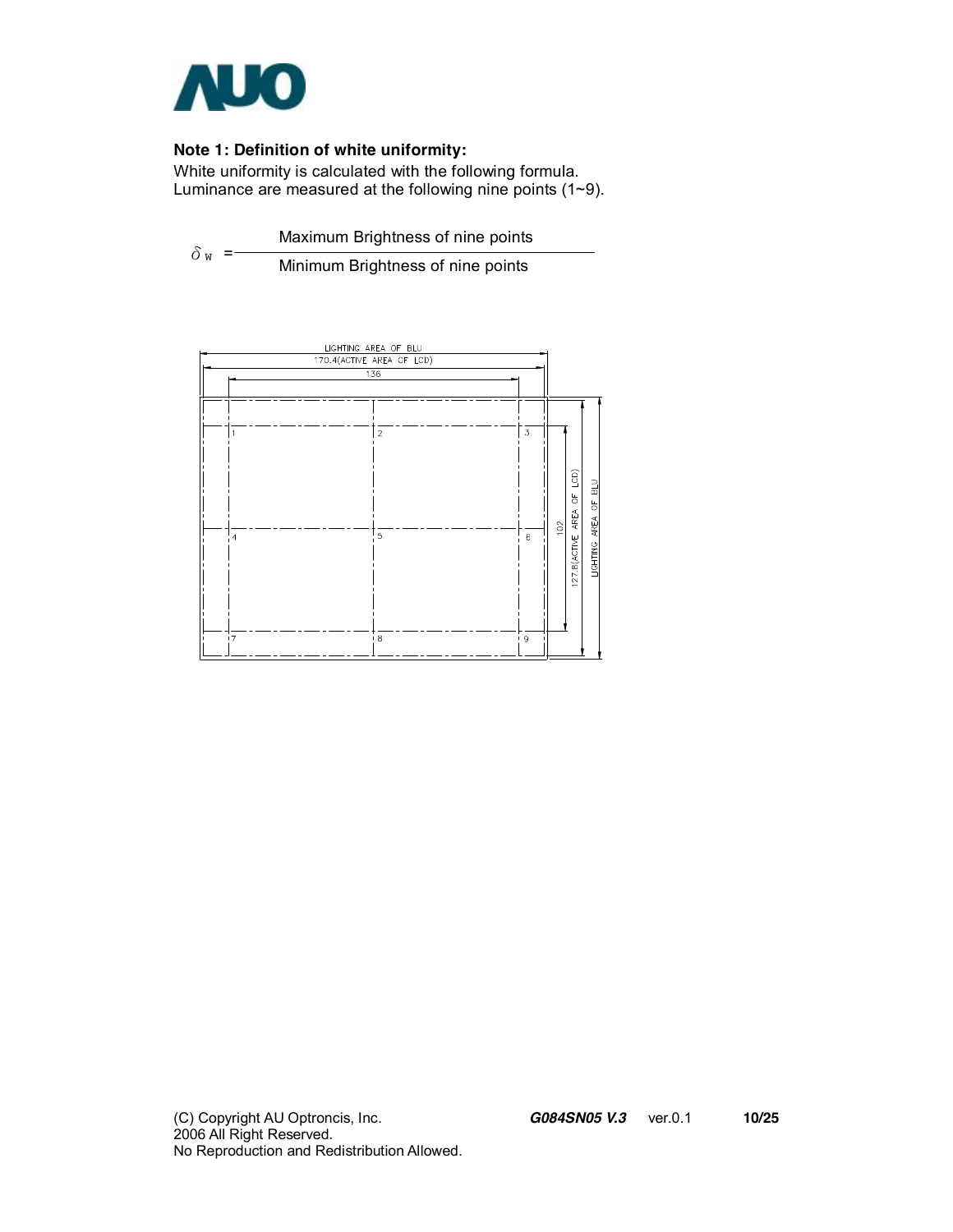

### 5.0 Signal Interface

#### 5.1 Connectors

Physical interface is described as for the connector on module.

These connectors are capable of accommodating the following signals and will be following components.

| <b>Connector Name / Designation</b>   | <b>For Signal Connector</b>     |
|---------------------------------------|---------------------------------|
| <b>Manufacturer</b>                   | <b>HIROSE</b>                   |
| <b>Type / Part Number</b>             | HRS DF 19K-20P-1H or compatible |
| <b>Mating Connector / Part Number</b> | HRS DF19G-20S-1C (WIRE TYPE)    |
| <b>Mating Connector / Part Number</b> | HRS DF19-20S-1F (FPC TYPE)      |

| <b>Connector Name / Designation</b>   | <b>For Lamp Connector</b>      |
|---------------------------------------|--------------------------------|
| <b>Manufacturer</b>                   | JST                            |
| <b>Type / Part Number</b>             | JST BHR-03VS-1 or compatible   |
| <b>Mating Connector / Part Number</b> | <b>JST SM03(4.0)B-BHS-1-TB</b> |

### 5.2 Signal Pin

| Pin No.        | <b>Signal Name</b> | Pin No.        | <b>Signal Name</b> |
|----------------|--------------------|----------------|--------------------|
| 1              | <b>VDD</b>         | $\overline{2}$ | <b>VDD</b>         |
| 3              | <b>GND</b>         | 4              | <b>GND</b>         |
| 5              | RxIN0-             | 6              | RxIN0+             |
| $\overline{7}$ | <b>GND</b>         | 8              | RxIN1-             |
| 9              | $RxIN1+$           | 10             | <b>GND</b>         |
| 11             | RxIN2-             | 12             | RxIN2+             |
| 13             | <b>GND</b>         | 14             | CKIN-              |
| 15             | CKIN+              | 16             | <b>GND</b>         |
| 17             | <b>NC</b>          | 18             | NC                 |
| 19             | <b>GND</b>         | 20             | <b>GND</b>         |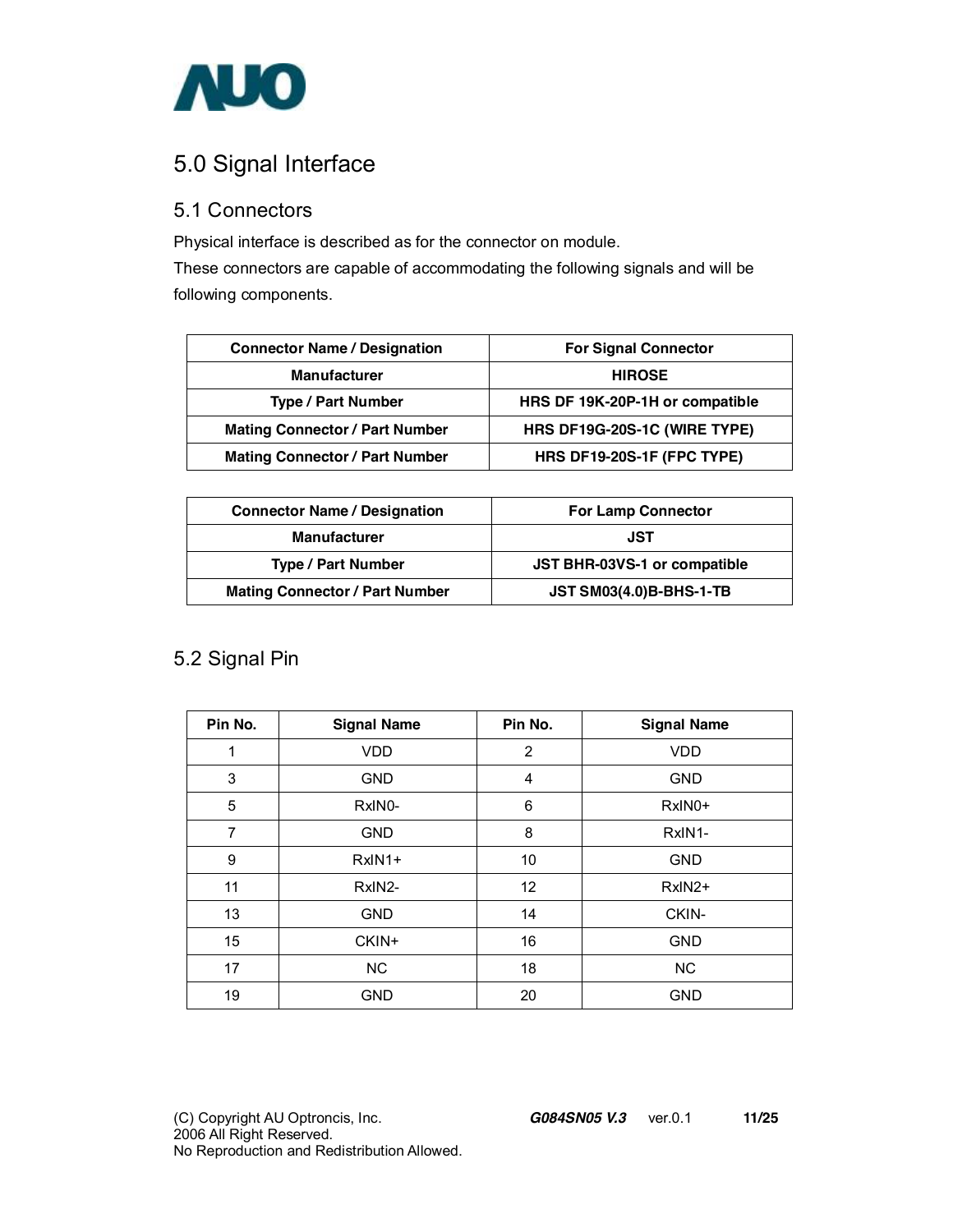

### 5.3 Signal Description

The module using a LVDS receiver. LVDS is a differential signal technology for LCD interface and high speed data transfer device. Transmitter shall be SN75LVDS84 (negative edge sampling) or compatible.

| <b>Signal Name</b> | <b>Description</b>                                           |
|--------------------|--------------------------------------------------------------|
| RxINO-, RxINO+     | LVDS differential data input (Red0-Red5, Green0)             |
| RxIN1-, RxIN1+     | LVDS differential data input (Green1-Green5, Blue0-Blue1)    |
| RxIN2-, RxIN2+     | LVDS differential data input (Blue2-Blue5, Hsync, Vsync, DE) |
| CKIN-, CKIN+       | LVDS differential clock input                                |
| VDD                | +3.3V Power Supply                                           |
| <b>GND</b>         | Ground                                                       |
| <b>NC</b>          | No Connection                                                |

**Note**: Input signals shall be low or Hi-Z state when VDD is off.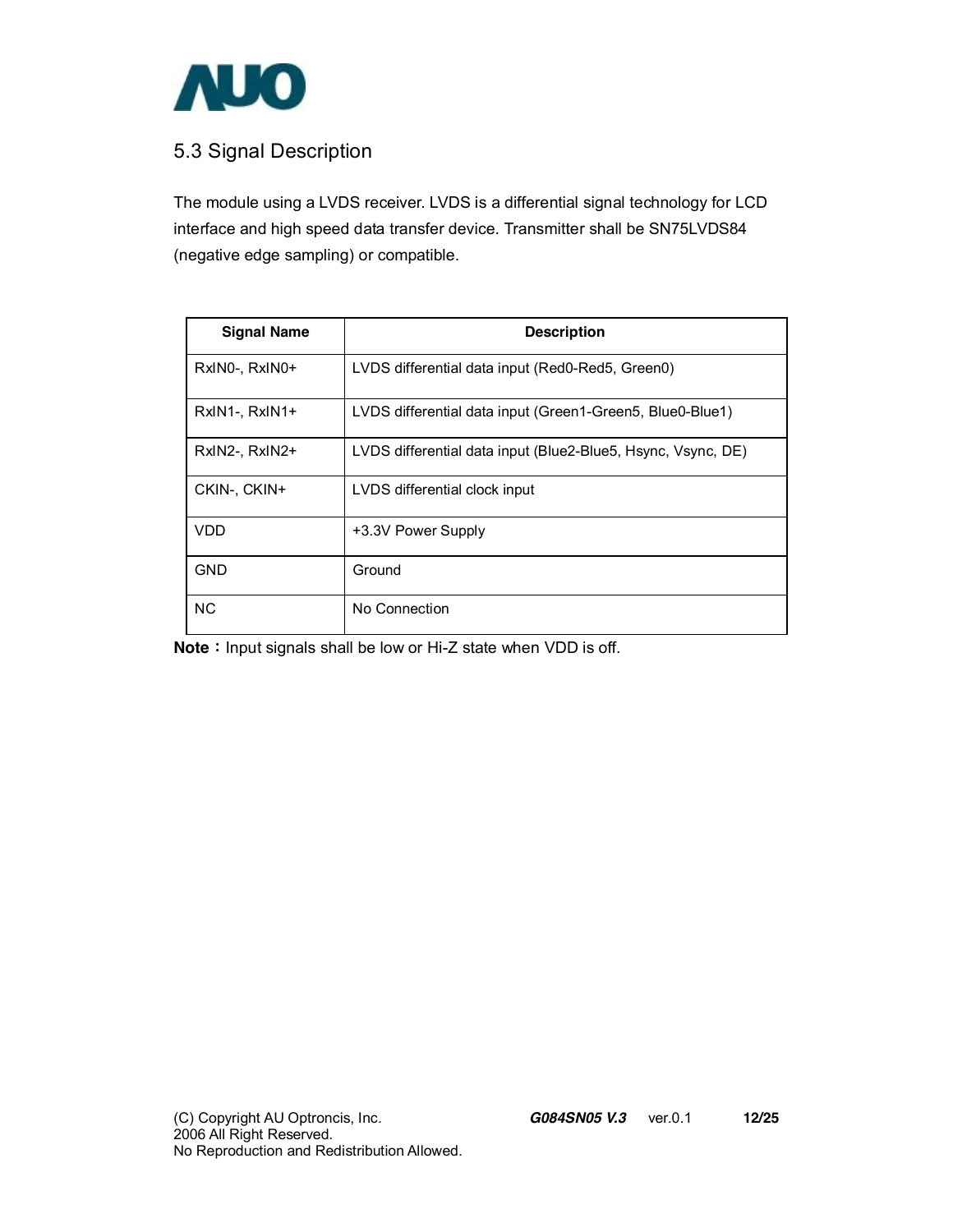

| <b>Signal Name</b> | <b>Description</b>     |                                                        |
|--------------------|------------------------|--------------------------------------------------------|
| +RED5              | Red Data 5 (MSB)       | Red-pixel Data                                         |
| +RED4              | Red Data 4             | Each red pixel's brightness data consists of these     |
| +RED3              | Red Data 3             | 6 bits pixel data.                                     |
| +RED2              | Red Data 2             |                                                        |
| +RED1              | Red Data 1             |                                                        |
| +RED0              | Red Data 0 (LSB)       |                                                        |
|                    | Red-pixel Data         |                                                        |
| +GREEN5            | Green Data 5 (MSB)     | Green-pixel Data                                       |
| +GREEN4            | Green Data 4           | Each green pixel's brightness data consists of these   |
| +GREEN3            | Green Data 3           | 6 bits pixel data.                                     |
| +GREEN2            | Green Data 2           |                                                        |
| +GREEN1            | Green Data 1           |                                                        |
| +GREEN0            | Green Data 0 (LSB)     |                                                        |
|                    | Green-pixel Data       |                                                        |
| +BLUE5             | Blue Data 5 (MSB)      | Blue-pixel Data                                        |
| +BLUE4             | Blue Data 4            | Each blue pixel's brightness data consists of these    |
| +BLUE3             | Blue Data 3            | 6 bits pixel data.                                     |
| +BLUE2             | Blue Data 2            |                                                        |
| +BLUE1             | Blue Data 1            |                                                        |
| +BLUE0             | Blue Data 0 (LSB)      |                                                        |
|                    | <b>Blue-pixel Data</b> |                                                        |
| <b>CLK</b>         | Data Clock             | The typical frequency is 40MHz. The signal is          |
|                    |                        | used to strobe the pixel data and DE signals.          |
|                    |                        | All pixel data shall be valid at the falling edge when |
|                    |                        | the DE signal is high.                                 |
| DE                 | Display Timing         | This signal is strobed at the falling edge of CLK.     |
|                    |                        | When the signal is high, the pixel data shall be valid |
|                    |                        | to be displayed.                                       |
| <b>VSYNC</b>       | Vertical Sync          | The signal is synchronized to CLK.                     |
| <b>HSYNC</b>       | Horizontal Sync        | The signal is synchronized to CLK.                     |

**Note**: Output signals from any system shall be low or Hi-Z state when VDD is off.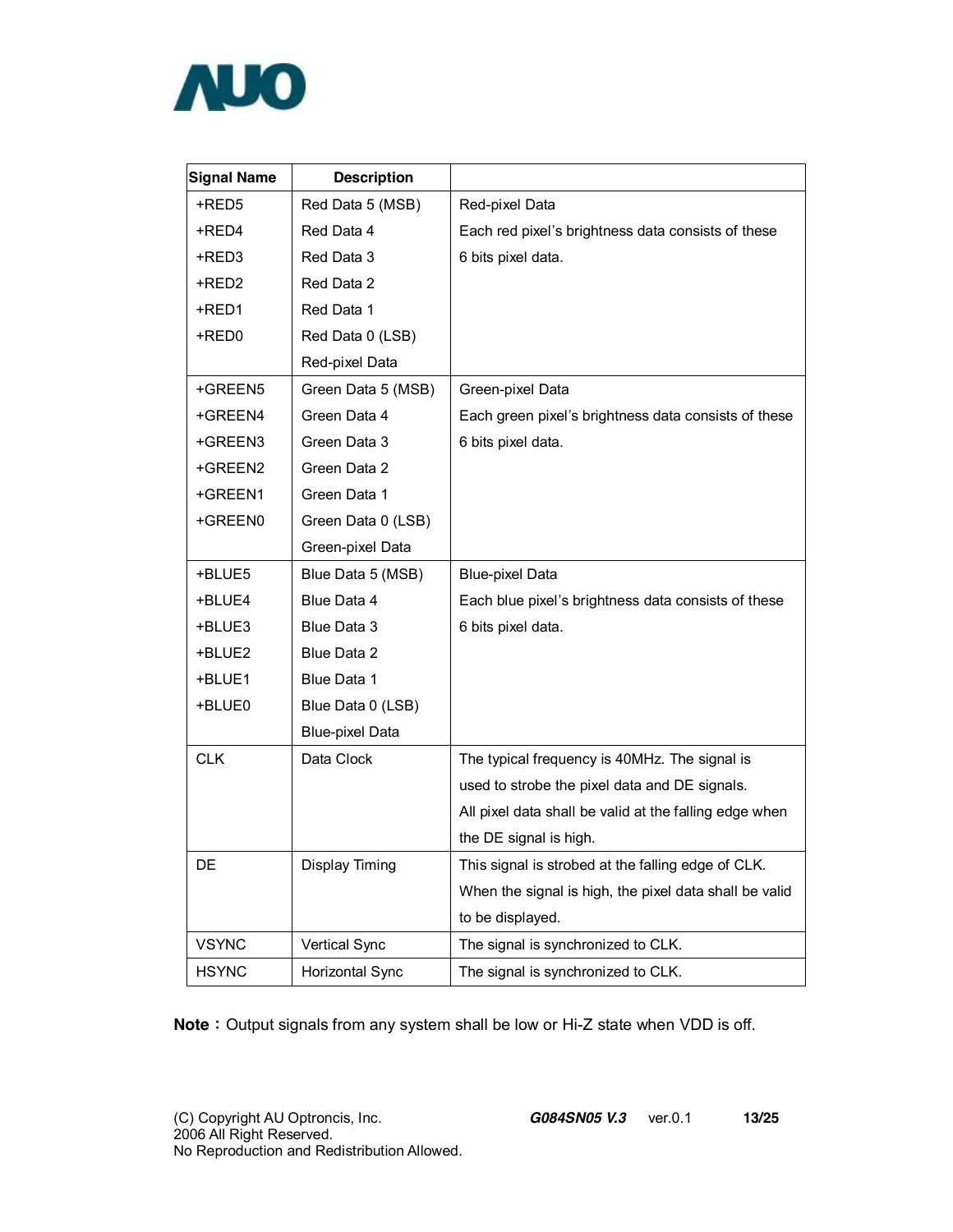

### 5.4 Signal Electrical Characteristics

Input signals shall be low or Hi-Z state when VDD is off. It is recommended to refer the specifications of SN75LVDS86(Texas Instruments) in detail.

| ີ                                |              |          |      |                               |            |
|----------------------------------|--------------|----------|------|-------------------------------|------------|
| Item                             | Symbol       | Min.     | Typ. | Max.                          | Unit       |
| The differential level           | VID.         | 0.1      |      | 0.6                           | V          |
| The common mode input<br>voltage | <b>VIC</b>   | VID<br>2 |      | VID.<br>2.4<br>$\overline{2}$ | v          |
| The input setup time             | tsu          | 0.5      |      | -                             | ns         |
| The input hold time              | thd          | 0.5      |      |                               | ns         |
| High-level input voltage         | <b>VIAP</b>  | 2.0      |      |                               | V          |
| Low-level input voltage          | <b>V</b> IAM |          |      | 0.8                           | v          |
| Clock frequency                  | <b>CLK</b>   | 31       |      | 68                            | <b>MHz</b> |

Signal electrical characteristics are as follows:





(C) Copyright AU Optroncis, Inc.*G084SN05 V.3*ver.0.1 **14/25**  2006 All Right Reserved. No Reproduction and Redistribution Allowed.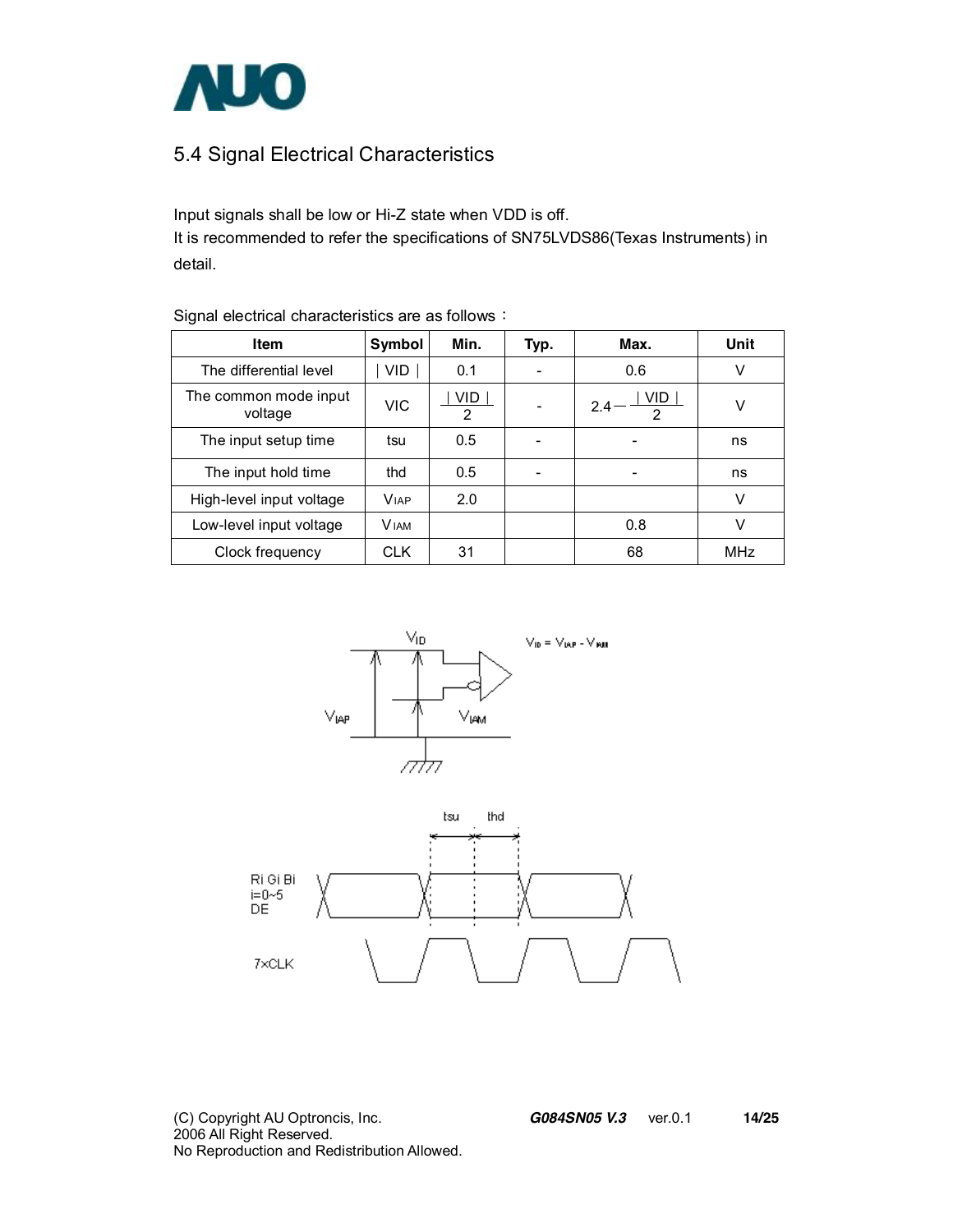

#### 5.5 Signal for Lamp connector

#### **Note:** CN2 connector (backlight): JST BHR-03VS-1

Mating connector: JST SM03(4.0)B-BHS-1-TB

| Pin no. | Symbol | <b>Function</b>          | Remark             |
|---------|--------|--------------------------|--------------------|
|         | н      | CCFL power supply (H.V.) | Cable color: Pink  |
| 2       | NC.    | No connection            |                    |
| 3       |        | CCFL power supply (GND)  | Cable color: White |

### **6.0 Pixel Format Image**

Following figure shows the relationship of the input signals and LCD pixel format:

|            |   | $\mathbf{1}$                     |   | $\overline{\phantom{0}}$ 2 |                        |   |  |  |                                  |  |  |              | 799            | 800   |                     |              |
|------------|---|----------------------------------|---|----------------------------|------------------------|---|--|--|----------------------------------|--|--|--------------|----------------|-------|---------------------|--------------|
| 1st Line   | R |                                  |   | G B R                      | G                      | B |  |  |                                  |  |  | $\mathsf{R}$ |                | G B R | G                   | B            |
|            |   | $\blacksquare$<br>$\blacksquare$ |   |                            | $\bullet$<br>$\bullet$ |   |  |  | $\blacksquare$<br>$\blacksquare$ |  |  |              |                |       | ×<br>$\blacksquare$ |              |
|            |   |                                  |   |                            |                        |   |  |  |                                  |  |  |              |                |       |                     |              |
|            |   | $\blacksquare$                   |   |                            | $\bullet$              |   |  |  | $\blacksquare$                   |  |  |              |                |       | $\blacksquare$      |              |
|            |   | $\blacksquare$                   |   |                            | $\blacksquare$         |   |  |  | $\blacksquare$                   |  |  |              | $\blacksquare$ |       | $\blacksquare$      |              |
|            |   | $\blacksquare$                   |   |                            | $\blacksquare$         |   |  |  | $\blacksquare$                   |  |  |              |                |       | $\blacksquare$      |              |
|            |   | $\blacksquare$                   |   |                            | $\bullet$              |   |  |  | $\blacksquare$                   |  |  |              |                |       | $\blacksquare$      |              |
|            |   |                                  |   |                            |                        |   |  |  | $\blacksquare$                   |  |  |              |                |       |                     |              |
|            |   | $\blacksquare$                   |   |                            |                        |   |  |  | $\blacksquare$                   |  |  |              |                |       | $\blacksquare$      |              |
|            |   | $\blacksquare$                   |   |                            | $\blacksquare$         |   |  |  | $\blacksquare$                   |  |  |              |                |       |                     |              |
|            |   |                                  |   |                            |                        |   |  |  | $\blacksquare$                   |  |  |              |                |       |                     |              |
|            |   |                                  |   |                            |                        |   |  |  |                                  |  |  |              |                |       |                     |              |
| 600th Line | R | G                                | B | $\mathsf{R}$               | G                      | B |  |  |                                  |  |  | $\mathsf{R}$ | G              | B R   | G                   | $\mathsf{B}$ |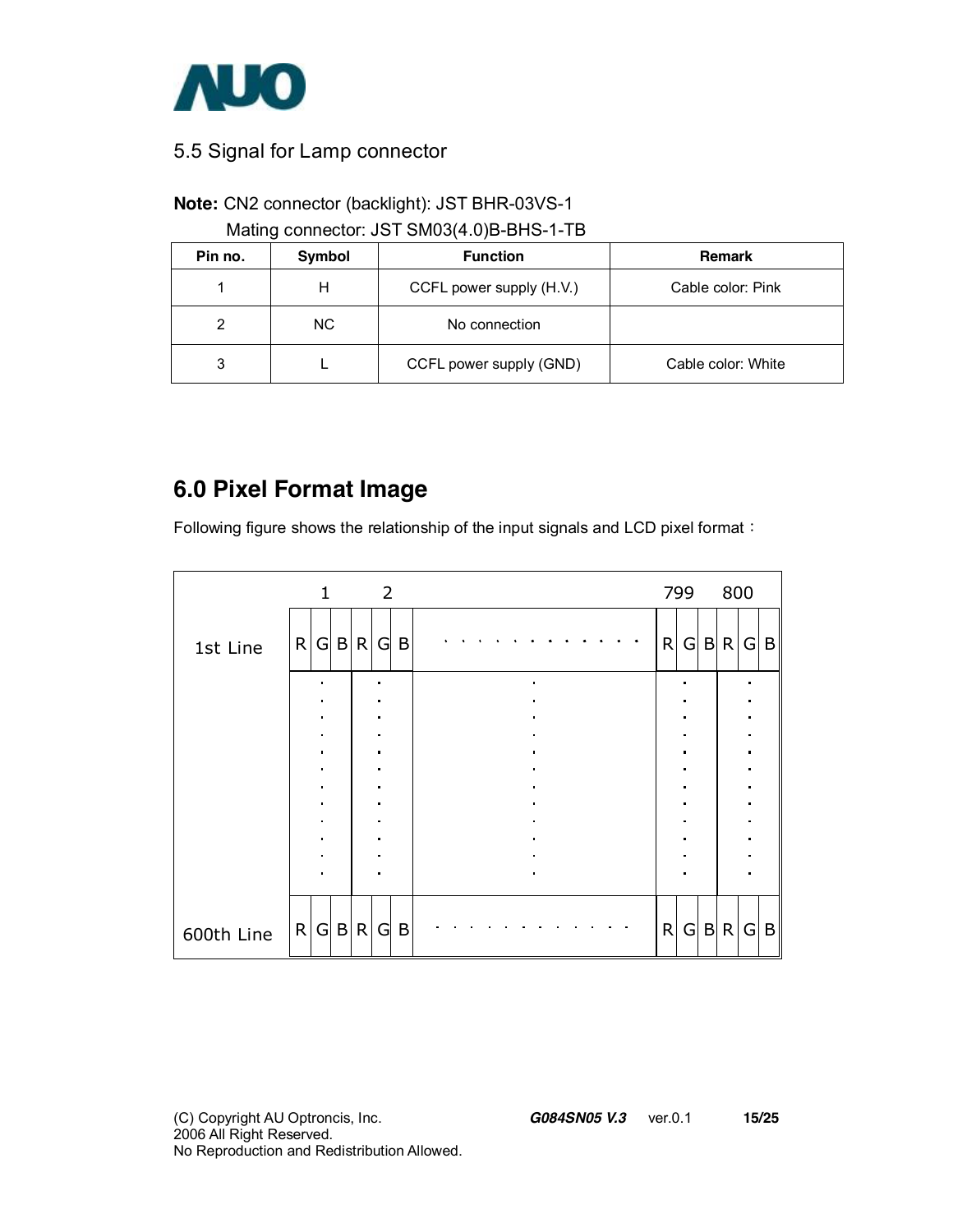

### **7.0 Parameter guide line for CFL inverter**

| <b>Parameter</b>           | Min   | <b>Typ</b> | Max  | <b>Units</b>            | Condition         |
|----------------------------|-------|------------|------|-------------------------|-------------------|
| White Luminance            | 280   | 350        |      | Cd/m <sup>2</sup>       | At 6mA ICFL       |
| CCFL current (ICFL)        | 4     | 6          | 7    | mArms                   | Note1             |
| CCFL Frequency (FCFL)      | 40    | 55         | 80   | <b>KHz</b>              | Note4             |
| CCFL Ignition Voltage (Vs) |       |            | 670  |                         | Note <sub>1</sub> |
|                            | -     | -          | 870  | Vrms<br>Vrms<br>W<br>Hr | Note <sub>3</sub> |
| CFL Voltage (Reference)    | 363.6 | 400        | 440  |                         | Note1             |
| (VCFL)                     |       |            |      |                         |                   |
| CCFL Power consumption     | 2.18  | 2.4        | 2.64 |                         | Note <sub>2</sub> |
| (PCFL)                     |       |            |      |                         |                   |
| Lamp Life Time             |       | 50,000     |      |                         | Note 1, 5         |

#### **Note1**: T=25℃

**Note2**: Inverter should be designed with the characteristic of lamp. When you are designing the inverter, the output voltage of the inverter should comply with the following conditions.

(1) The area under the positive and negative cycles of the waveform of the lamp current and lamp voltage should be area symmetric (the symmetric ratio should be larger than 90%).

(2) There should not be any spikes in the waveform.

(3) The waveform should be sine wave as possible.

(4) Lamp current should not exceed the maximum value within the operating temperature (It is prohibited to over the maximum lamp current even if operated in the non-guaranteed temperature). When lamp current is over the maximum value for a long time, it may cause fire. Therefore, it is recommend that the inverter should have the current limit circuit.

**Note3**: The inverter open voltage should be designed larger than the lamp starting voltage at  $T = 0^{\circ}$ C, otherwise backlight may be blinking for a moment after turning on or not be able to turn on. The open voltage should be measured after ballast capacitor. If an inverter has shutdown function it should keep its open voltage for longer than 1 second even if lamp connector is open.

**Note4**: Lamp frequency may produce interference with horizontal synchronous frequency and this may cause line flow on the display. Therefore lamp frequency shall be detached from the horizontal synchronous frequency and its harmonics as far as possible in order to avoid interference.

**Note5**: Brightness (ICFL=6mA) to be decreased to the 50% of the initial value.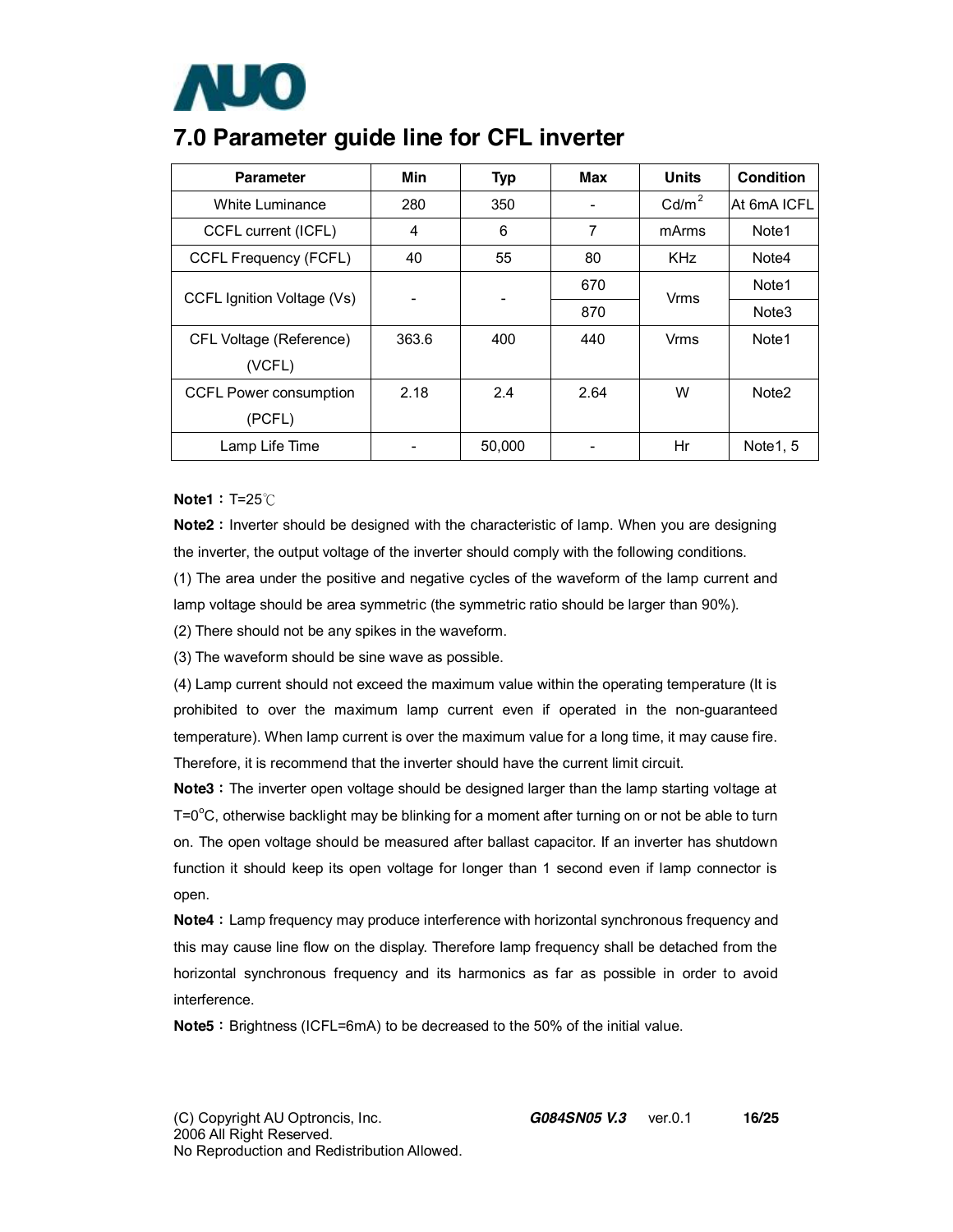

### **8.0 Interface Timings**

Basically, interface timing should match the VESA 800x600 /60Hz(VG901101) manufacturing guide line timing.

#### 8.1 Timing Characteristics

#### (a) DE mode

| Item                | <b>Symbol</b> | Min. | Typ. | Max. | Unit            | Remark |
|---------------------|---------------|------|------|------|-----------------|--------|
| Clock frequency     | Fck           | 38   | 40   | 48   | MH <sub>7</sub> |        |
| Horizontal blanking | Thb1          | 50   | 256  | 500  | Clk             |        |
| Vertical blanking   | Tvb1          | 10   | 28   | 150  | Th              |        |

#### (b) HV mode

| <b>Item</b>             | Symbol     | Min. | Typ. | Max.                         | Unit             | <b>Remark</b> |
|-------------------------|------------|------|------|------------------------------|------------------|---------------|
| Clock frequency         | <b>Fck</b> | 38   | 40   | 48                           | <b>MHz</b>       |               |
| Hsync period            | Th         | 850  | 1056 | 1300                         | <b>CIK</b>       |               |
| Hsync pulse width       | Thw        | 10   | 128  |                              | C <sub>I</sub> k |               |
| Hsync front porch       | Thf        | 15   | 40   |                              | <b>CIK</b>       |               |
| Hsync back porch        | Thb        | 10   | 88   |                              | <b>Clk</b>       |               |
| Hsync blanking          | Thb1       | 50   | 256  | 500                          | <b>CIK</b>       |               |
| Vsync period            | Tv         | 610  | 628  | 750                          | Th               |               |
| Vsync pulse width       | Tvw        | 1    | 4    | $\qquad \qquad \blacksquare$ | Th               |               |
| Vsync front porch       | Tvf        | 0    | 1    | $\qquad \qquad \blacksquare$ | Th               |               |
| Vsync blanking          | Tvb1       | 10   | 28   | 150                          | Th               |               |
| Hsync/Vsync phase shift | Typd       | 2    | 320  |                              | Clk              |               |

| <b>Item</b>              | Symbol | Value | Unit | <b>Description</b>                                                                              |
|--------------------------|--------|-------|------|-------------------------------------------------------------------------------------------------|
| Horizontal display start | The    | 218   | Clk  | After falling edge of Hsync, counting 218clk,<br>then getting valid data from 219th clk's data. |
| Vertical display start   | Tve    | 25    | Th   | After falling edge of Vsync, counting 25th,<br>then getting 26th Th's data.                     |

(C) Copyright AU Optroncis, Inc.*G084SN05 V.3*ver.0.1 **17/25**  2006 All Right Reserved. No Reproduction and Redistribution Allowed.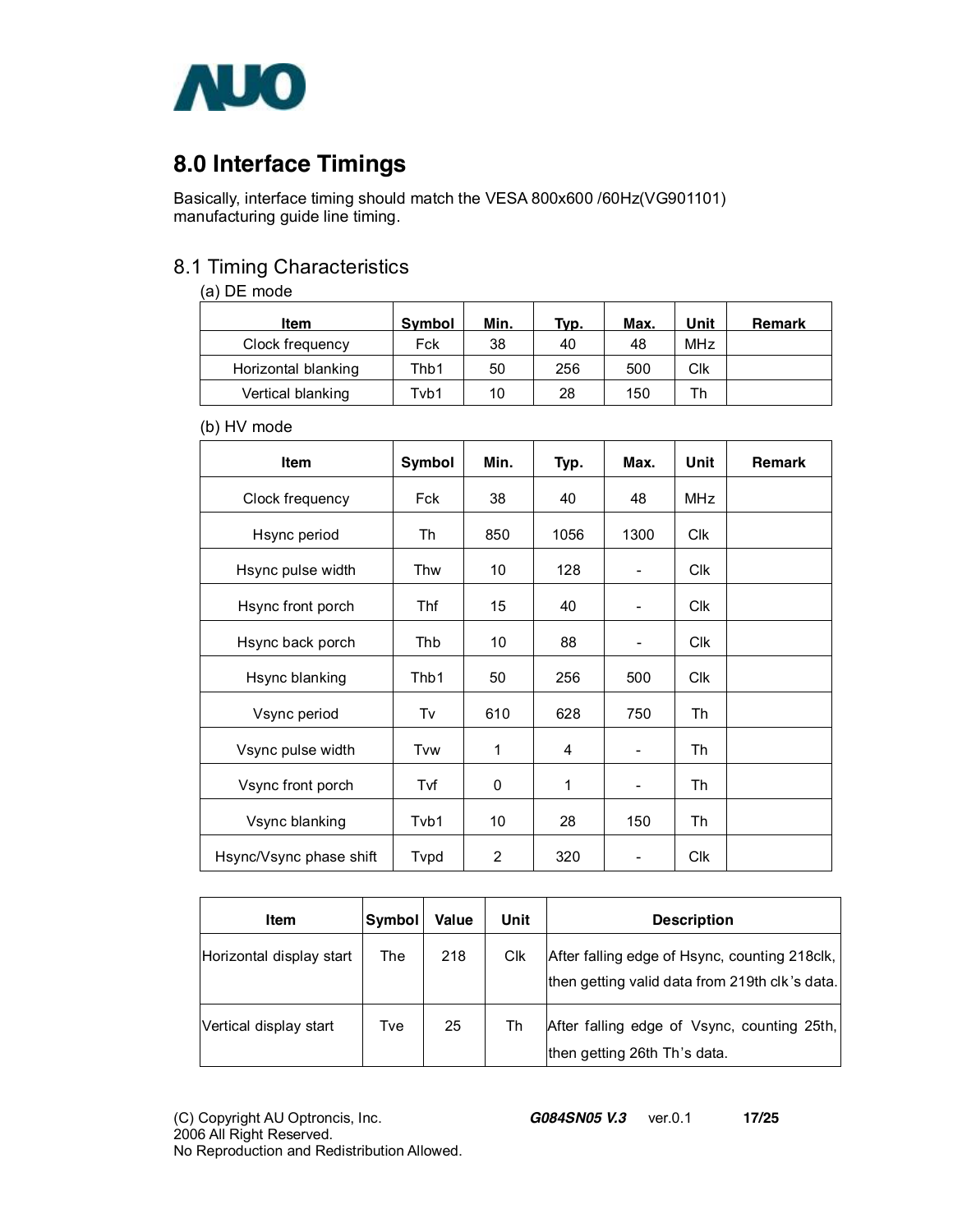

### 8.2 Timing Definition

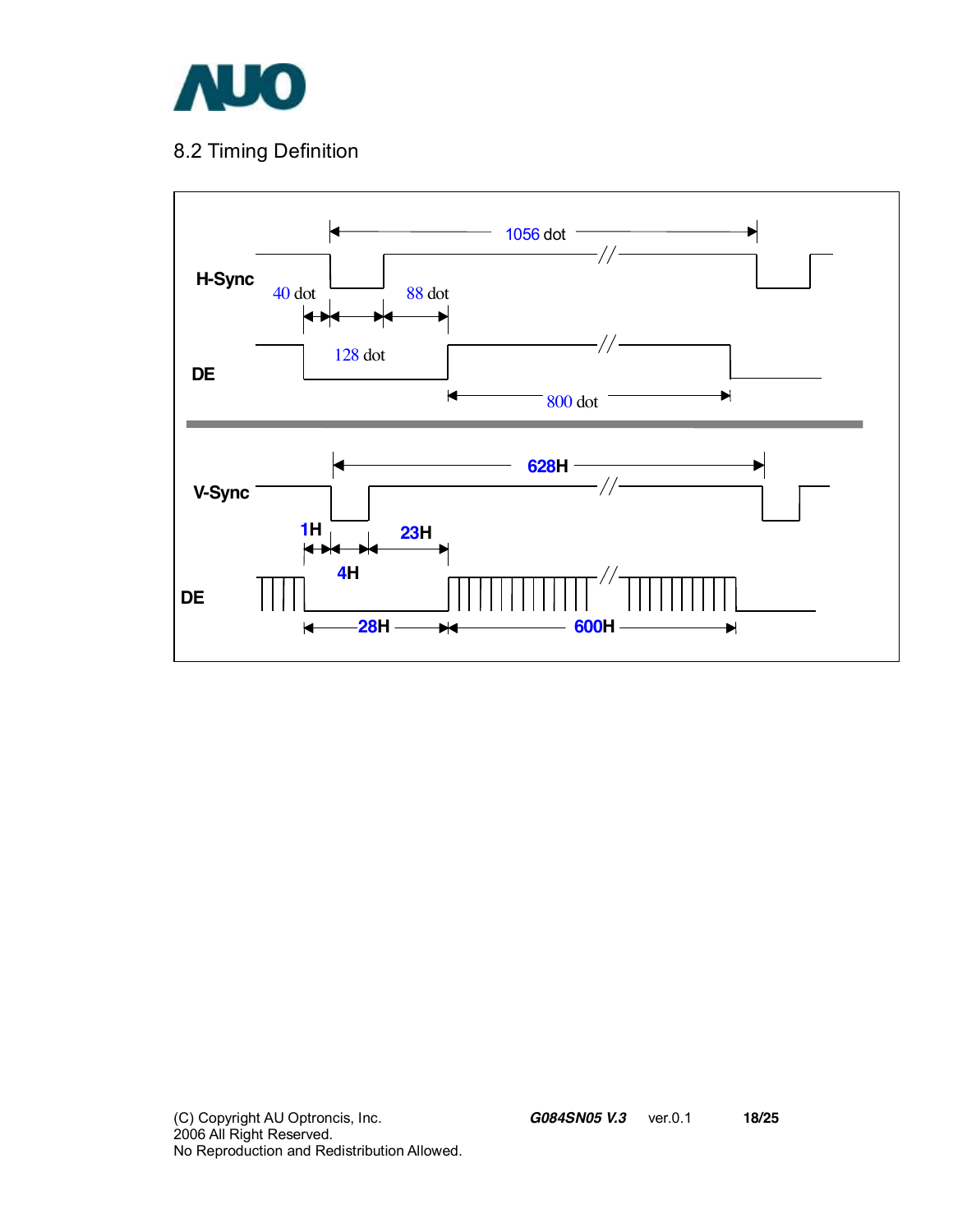

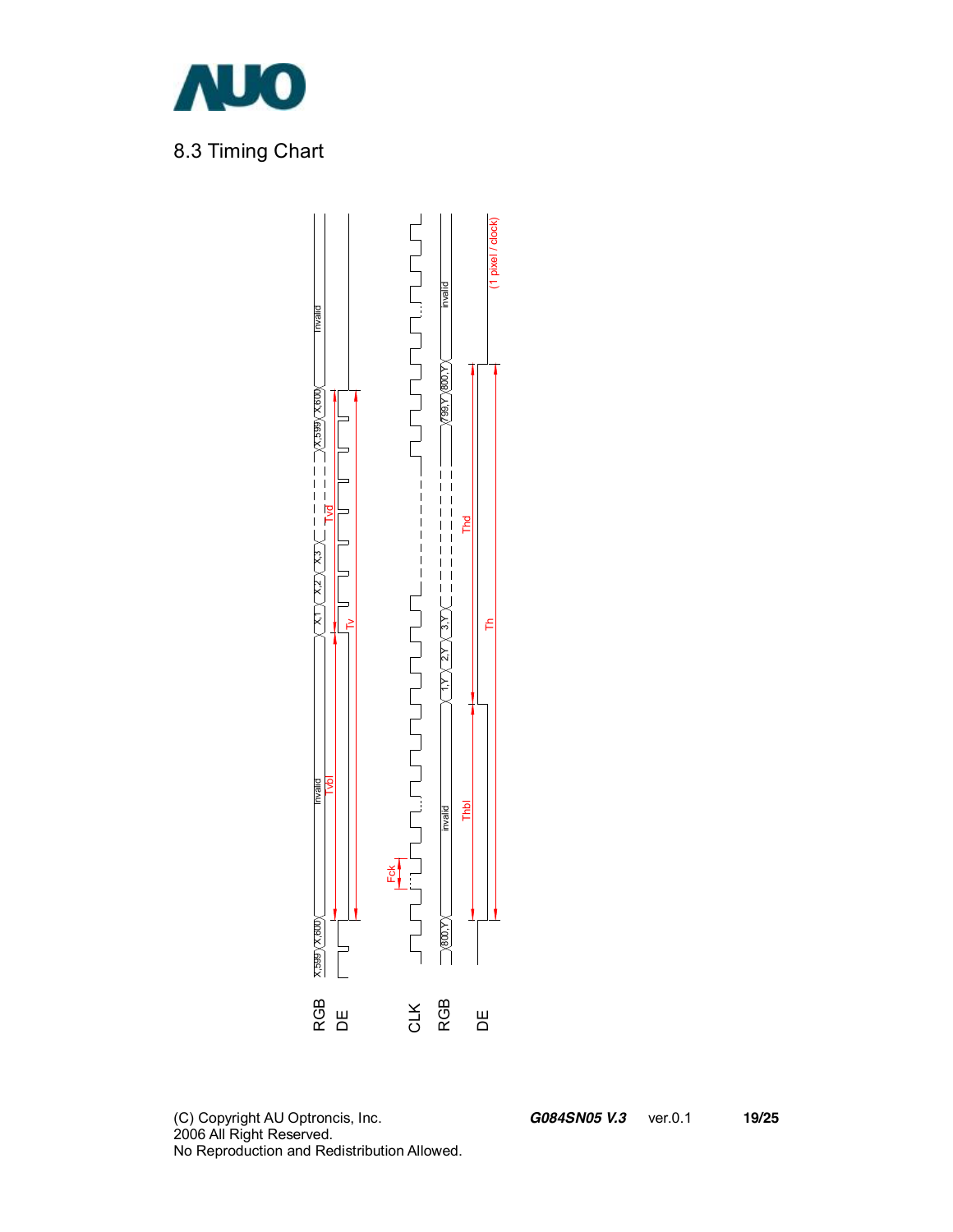

### **9.0 Power Consumption**

| Input power specifications are as follows: |  |
|--------------------------------------------|--|

| Symbol         | <b>Parameter</b>       | Min | <b>Typ</b> | <b>Max</b> | <b>Units</b> | <b>Condition</b> |
|----------------|------------------------|-----|------------|------------|--------------|------------------|
| <b>VDD</b>     | Logic/LCD Drive        | 3.0 | 3.3        | 3.6        | V            |                  |
|                | Voltage                |     |            |            |              |                  |
| <b>PDD</b>     | <b>VDD Power</b>       |     | 0.76       |            | W            |                  |
| <b>PDD Max</b> | <b>VDD Power max</b>   |     | 0.86       |            | W            |                  |
| IDD            | <b>IDD Current</b>     |     | 230        |            | mArms        | Note 1           |
| <b>IDD Max</b> | <b>IDD Current max</b> |     | 260        |            | mArms        | Note 2           |
| $V_{RP}$       | Power Ripple Voltage   |     | 100        |            | mVp-p        |                  |
| <b>RUSH</b>    | Inrush Current         |     | 1500       |            | mApeak       |                  |

**Note 1:** Effective value (mArms) at  $V_{CC}$  = 3.3 V/25 °C.



**Note 2:** 



(C) Copyright AU Optroncis, Inc.*G084SN05 V.3*ver.0.1 **20/25**  2006 All Right Reserved. No Reproduction and Redistribution Allowed.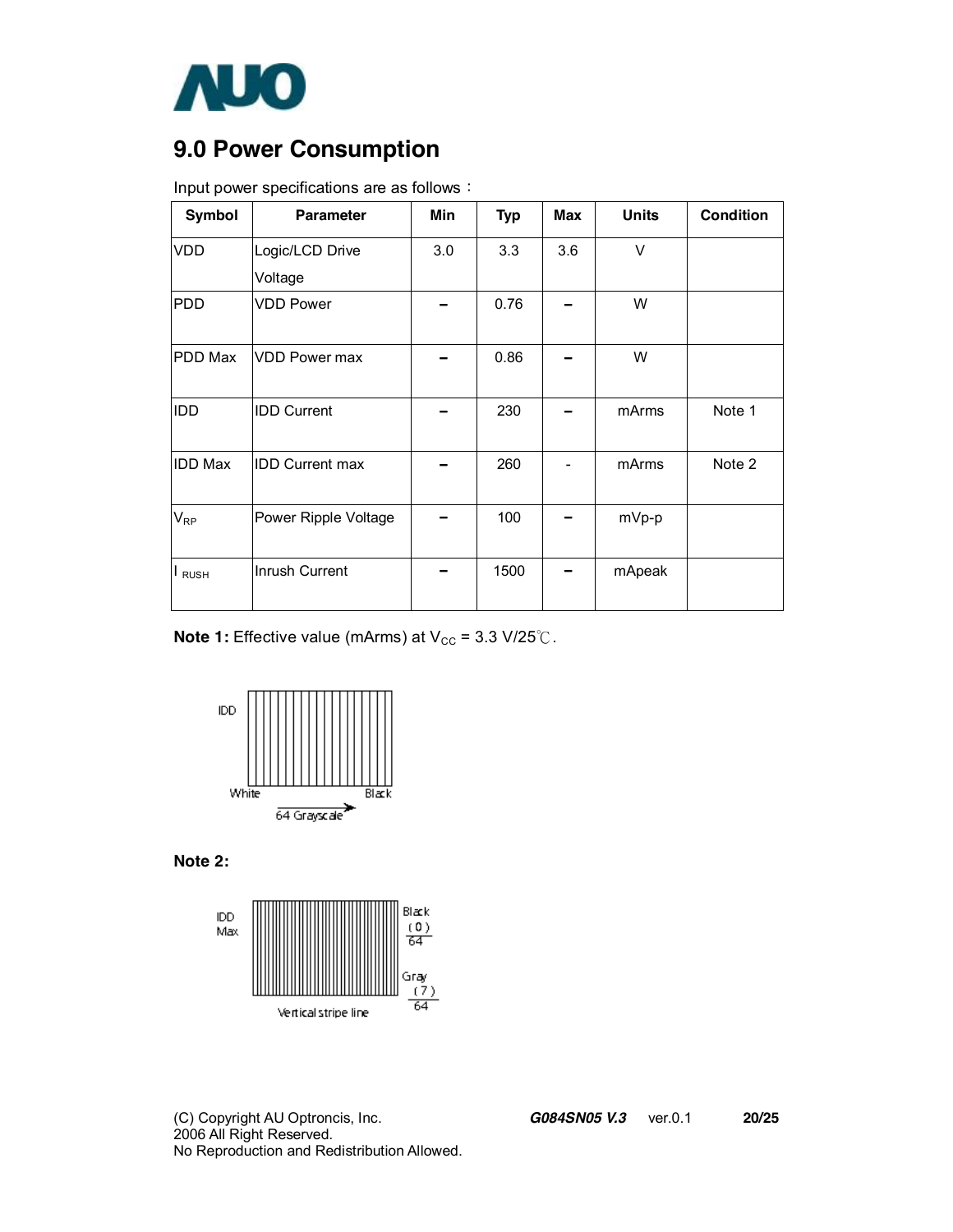

### **10.0 Power ON/OFF Sequence**



VDD power and lamp on/off sequence is as follows. Interface signals are also shown in the chart. Signals from any system shall be Hi-Z state or low level when VDD is off.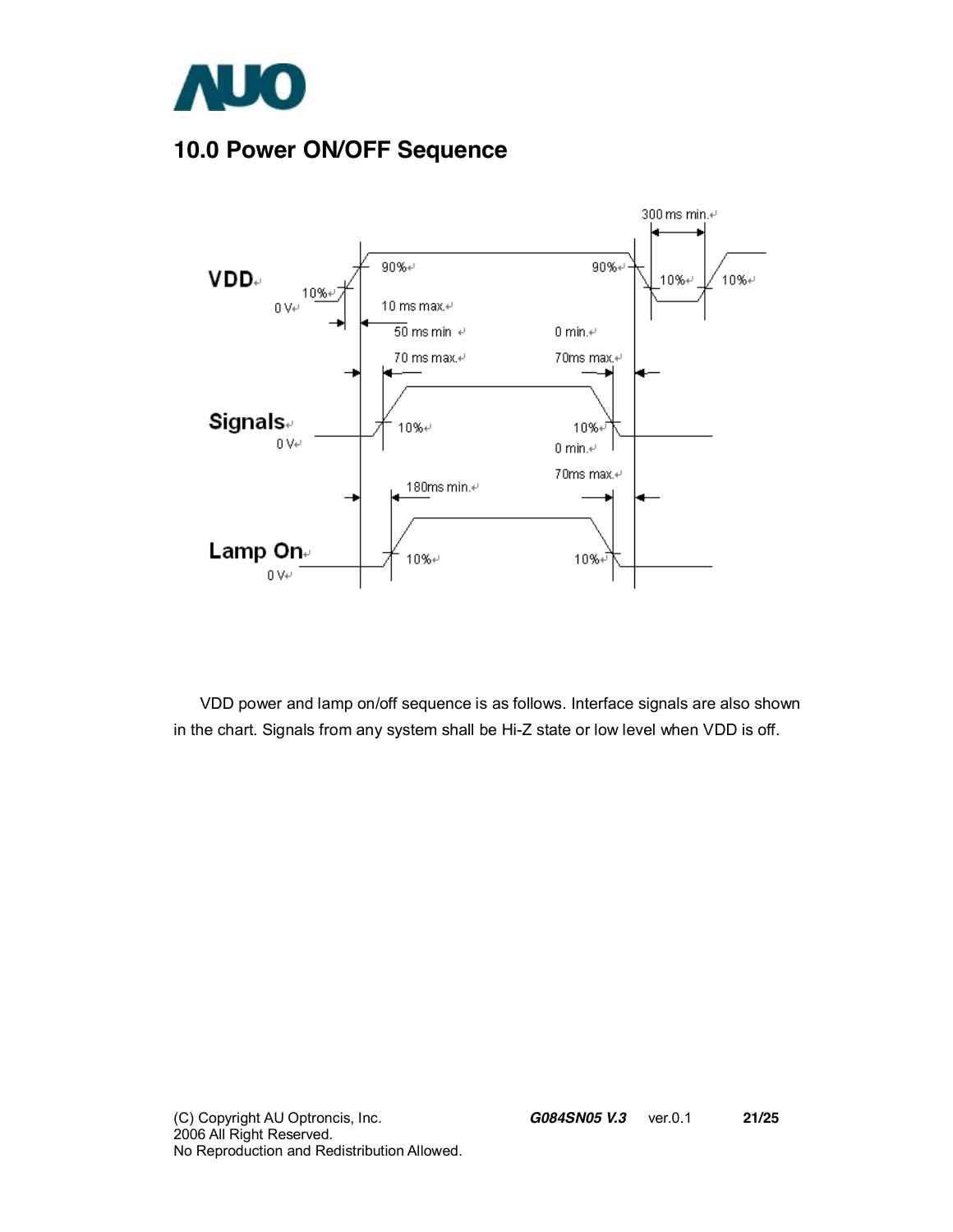

### **11.0 Reliability test items (Note 1)**

| <b>Test tem</b>                               | <b>Test Condition</b>                                                                                            | <b>Remark</b> |
|-----------------------------------------------|------------------------------------------------------------------------------------------------------------------|---------------|
| High temperature storage                      | 60°C, 240Hrs                                                                                                     | Note 1, 2, 3  |
| Low temperature storage                       | $-20^{\circ}$ C, 240Hrs                                                                                          | Note 1, 2, 3  |
| High temperature & high<br>humidity operation | 40℃, 90%RH, 240Hrs<br>(No condensation)                                                                          | Note 1, 2, 3  |
| High temperature operation                    | 50°C, 240Hrs                                                                                                     | Note 1, 2, 3  |
| Low temperature operation                     | 0°C, 240Hrs                                                                                                      | Note 1, 2, 3  |
| Electrostatic discharge<br>(non-operation)    | 150 pF,150 $\Omega$ ,10kV,1 second, 9 position on the<br>panel, 10 times each place                              | Note 3        |
| Vibration<br>(non-operation)                  | 1.5G, $10H_z \sim 200H_z \sim 10H_z$<br>30 minutes for each Axis (X, Y, Z)                                       | Note 1, 2, 3  |
| <b>Mechanical shock</b><br>(non-operation)    | 50G/20ms, $\pm X$ , $\pm Y$ , $\pm Z$<br>half-Sin, one time                                                      | Note 1, 2, 3  |
| Thermal shock<br>(non-operation)              | 1. -20℃±3℃30minutes<br>60℃±3℃30minutes<br>2. 100 cycles<br>3.<br>Temperature transition time within 5<br>minutes | Note 1, 2, 3  |

**Note 1**: Evaluation should be tested after storage at room temperature for one hour.

**Note 2**: There should be no change which might affect the practical display function when the display quality test is conducted under normal operating condition.

**Note 3**: Judgement: 1. Function OK 2. No serious image quality degradation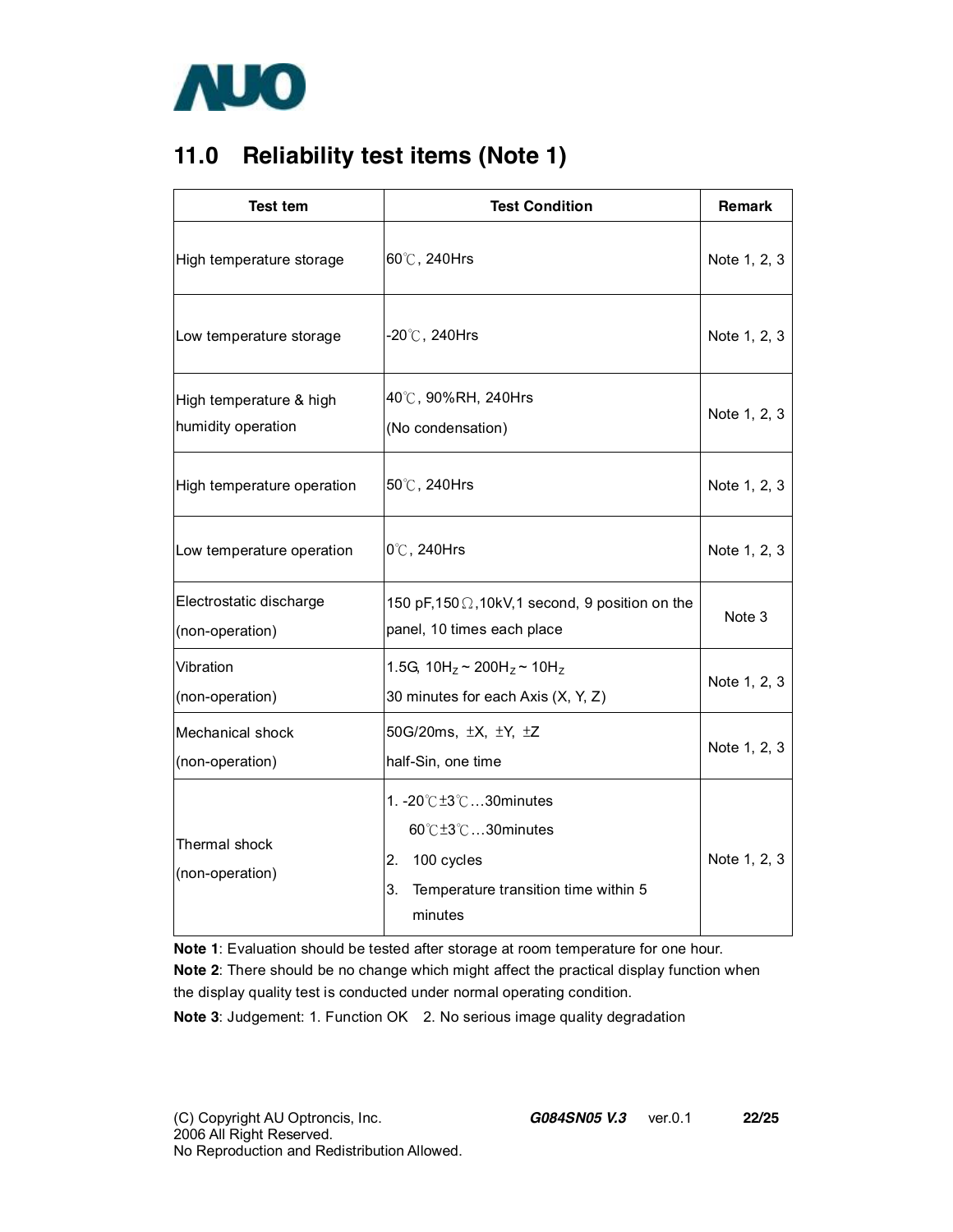

- 1. Max. Capacity: 30pcs LCD Modules / per carton
- 2. Max. Weight: TBD kg / per carton
- 3. The outside dimension of carton is 606(L) mm x 359(W) mm x 225(H) mm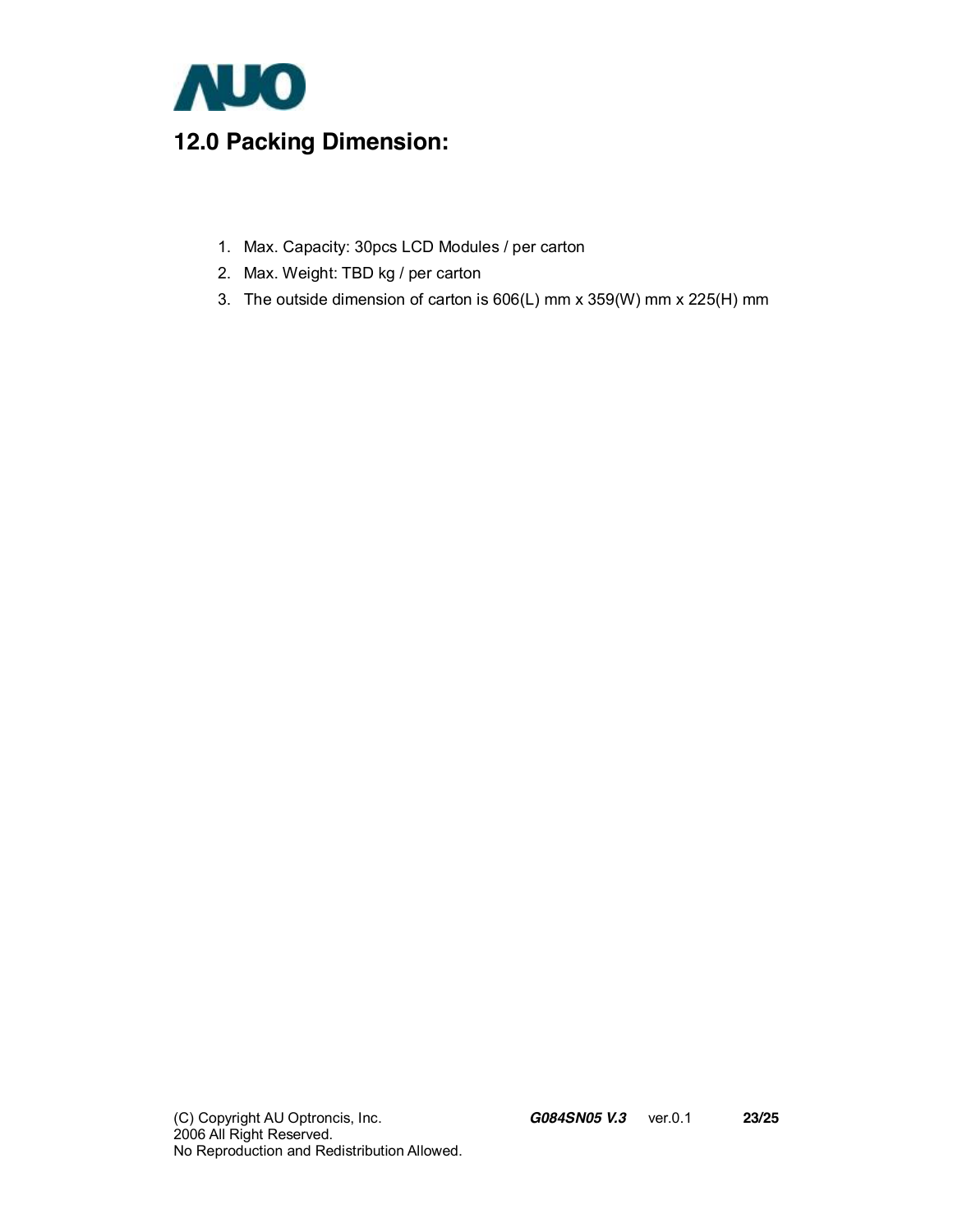

## **13.0 Mechanical Characteristics (front side)**



(C) Copyright AU Optroncis, Inc.*G084SN05 V.3*ver.0.1 **24/25**  2006 All Right Reserved. No Reproduction and Redistribution Allowed.